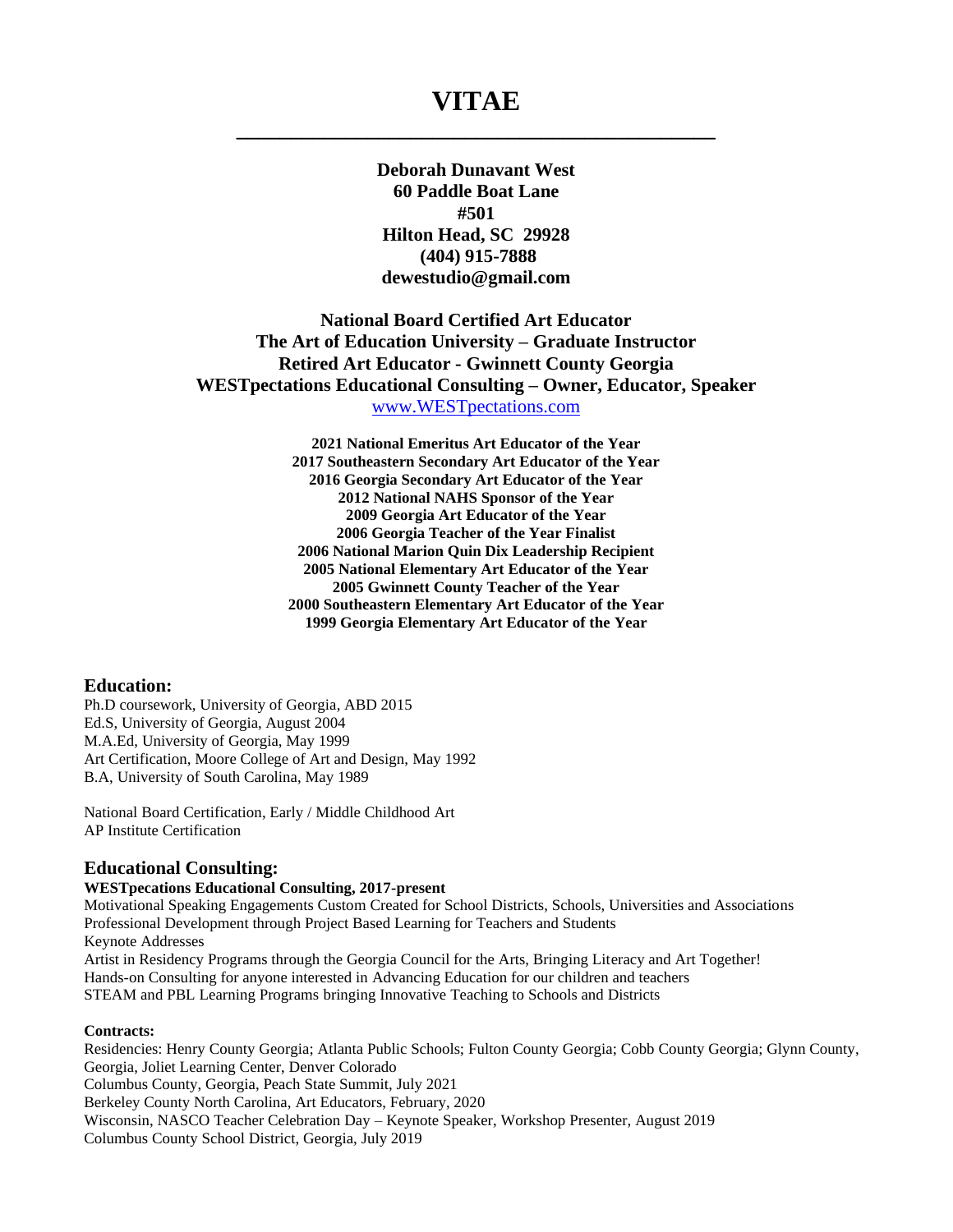Cobb County School District, Georgia, July 2019 Arkansas Department of Education, June 2019 Columbia County School District, July 2019 Henry County, New Hope Elementary School 2nd Grade, Art and Literacy Grant, Spring 2019 Richland County School District, February 2019 Henry County, New Hope Elementary School 3rd Grade, Art and Literacy Grant, Fall 2018 Berkley County School District, August 2018 Beaufort County School District, August 2018 Mount Pisgah School, 2018-2019 contract Fulton County Georgia, 2017-2018 contract, 2018-2019 contract, 2019-2020 contract Winton-Salem Teachers, November 2017 Pate's Creek Elementary, Eliminopee and the Alphabet Tree Collaborative Mural, May 2017

### **ArtsNOW, 2012-present**

Work with teachers, schools and districts in the Southeast bringing arts integration to the forefront of education Write Curriculum (23 arts integrated lessons)

## **Writer:**

**The Art of Education, June 2016 – July 2019**

Write 3 articles a month for their on-line magazine – 75 articles ([https://theartofeducation.edu/author/debiwesttheartofed-com/\)](https://theartofeducation.edu/author/debiwesttheartofed-com/) **Arts & Activities, 2003 – June 2019**

Published 58 articles for K-12 art educators, including 5 theme-based year-long series ([https://artsandactivities.com/tag/debi](https://artsandactivities.com/tag/debi-west/)[west/\)](https://artsandactivities.com/tag/debi-west/)

## **The Art of Education:**

Graduate Instructor, teaching graduate level on-line studio courses to educators, May 2018- present **Conference Presenter:** Summer 2020, Co-Present, "Making Meaningful Connections Through Service-Learning Art Projects Winter 2020, Summer Art Camp as an Educational Teaching Tool Summer 2019, CONNECT: Bringing Disciplines Together through Art Winter 2019, Assigning and Assessing Visual Journals Presenter, School District of Palm Beach, August 2018 Summer 2018, Art with Purpose: Service-Learning Projects for all Grades, people's choice award Winter 2018, 10 Portraiture Lessons for all Grades Summer 2017, Summative Assessments Through Bookmaking, people's choice award, performer award

## **Teaching and Related Experience:**

## **Art League of Hilton Head, Hilton Head, SC, 2018-present**

Teach adult and children art classes

#### **Art Center of Coastal Carolina, Hilton Head, SC, 2018-present**

Teach Children's Art Camps

TAP (Traveling ArtReach Program) Coordinator; write integrated visual art lessons for grades 1-5, train local volunteers, coordinate programs in Beaufort and Jasper Counties impacting over 2800 students from February 2019 to present

#### **North Gwinnett High School, Suwanee, Georgia, 2007-2017**

Responsible for planning and instruction of high school visual art lessons for 190+ students daily Department Chair of the Fine Arts and Visual Art Department, 2007-2017 2017 Yearbook Dedication Featured Teacher Designed STEAM-based freshman CONNECT course with Bio and LA, 2012-2017 Teach and create curriculum for AP 2D Design and Drawing Portfolio, fall 2009-2017 Teach and create curriculum for 2-D / 3-D introductory art classes for students, 9-12 grade, 2007-2017 Teach and create curriculum for Drawing and Painting (I and II) classes for students, 10-12 grade, 2007-2017 Member of the Bulldog Team, Teacher Leader Group, 2007-2017 NGHS Teacher of the Year selection committee member, 2007-2017 Nominated Teacher of the Year, 2009, 2010, 2011, 2012, 2014, 2016 Co-Sponsor the NGHS Art Club, 2007-2009 Co-sponsor the NGHS National Art Honor Society, 2007-2017 Coordinate the NGHS Governor's Honors Visual Arts student interviews, 18 students selected, 2007-2017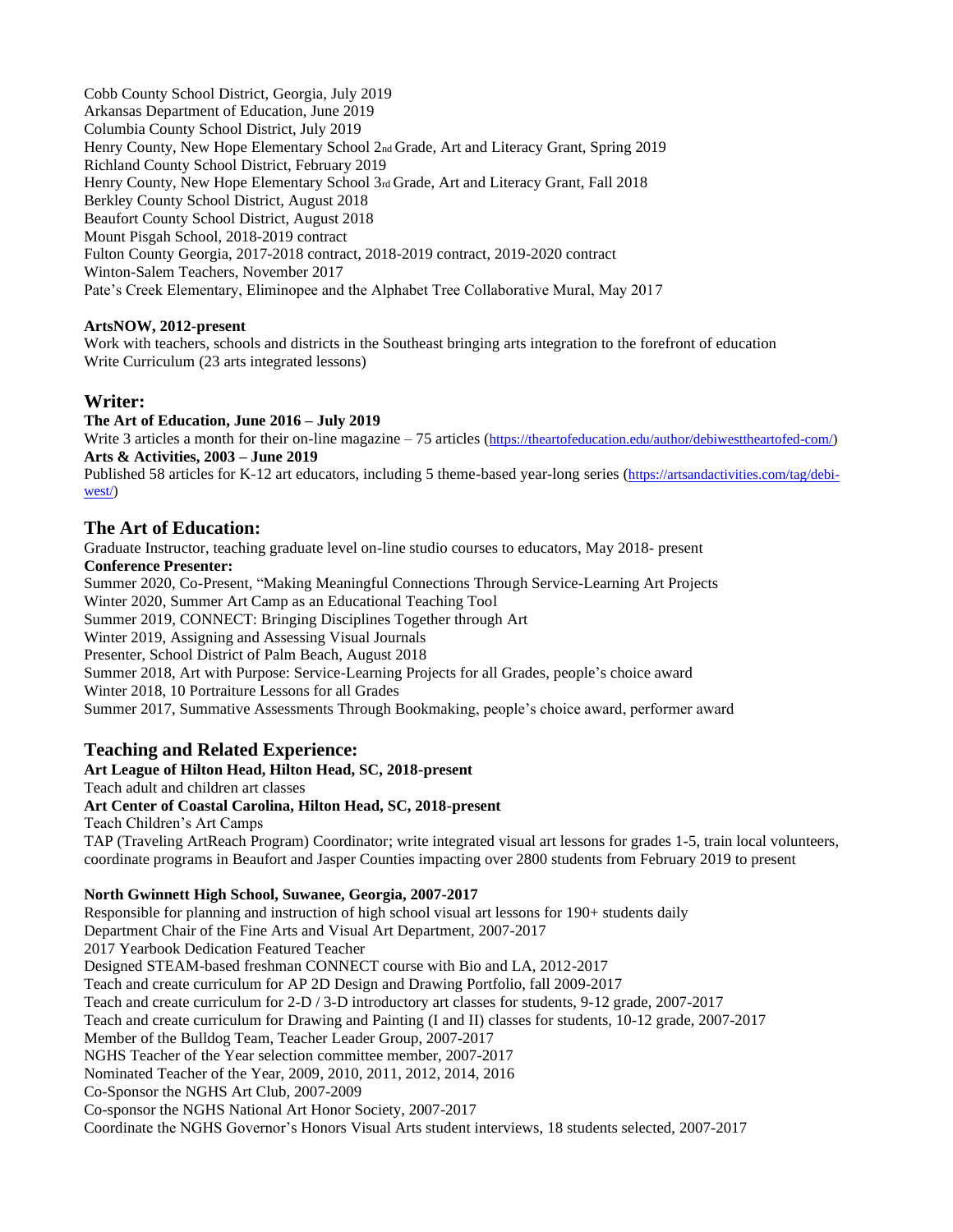4 th Annual Poetry Palooza with NEHS, NSHS and NAHS – Sock and Ode Installation – October, 2016 Poetry Palooza – National Arts in Education Week NAHS – NEHS Collaborative Chalk Activity – September, 2015 Atlanta High School Art Exhibit Award, Best Art Department, spring 2014 Dream @ 50 Video for Katz Productions, Spring 2011 Supervised 11 student teachers, winter, 2009, spring, 2009, fall 2009, spring 2010, fall 2010, spring 2011, spring 2014, fall 2014 – 2 teachers (Kennesaw, GA State, UGA, North GA College) Fine Art "American Education Breakfast" co-coordinator, involving over 1000 Fine Art Students to perform for 500+ county and state VIPS, fall 2010 - 2017 Received a \$3000 grant to have a site sculptor work with advanced art students and special education students to design and build an on-site sculpture and outdoor classroom, spring 2010 Woodruff Arts Salutes Honoree, 2009 11 Alive News Class Act Teacher Recipients for our Visual Art Team, 2008 Received a GAEA Art Advocacy Grant for \$2500 to have a student created billboard erected on Peachtree Industrial in Buford, September-December 2007

Drawing & Painting class participated in the International Memory Project, "art"dopting orphans and painting their portraits, 40 from Honduras fall 2007; 50 from Ecuador fall 2008; 30 from Honduras fall 2009; 25 from Peru 2010; 25 from Peru 2011; 30 from Hondura 2012; 30 from Rowanda 2013, 35 from Napal 2014, 40 from India 2015, 40 from Educador 2016, 40 from Bolivia, 2017

Created art portraits for children at Noyes Home in St. Joseph, MO, 2010 Created art portraits for children at the Kings Daughter School in Nashville, TN, 2010

#### **National Art Honor Society, co-sponsor, 2007-2017**

Students work monthly with the Next Stop "special population" members, 2012-2017

132 students inducted into our chapter, 1167, September 2016 121 students inducted into our chapter, 1167, September 2015

115 students inducted into our chapter, 1167, September 2014

112 students inducted into our chapter, 1167, September 2013

109 students inducted into our chapter, September 2012

Suwanee Day parade, Best of Show - 2016

Suwanee Day parade, 2nd place, "Best of Show", 2014

Suwanee Day parade, 1<sup>st</sup> place, "Most Creative", 2013

Suwanee Day parade, 1<sup>st</sup> place "Best Use of Theme in Float", 2012

93 students inducted into our chapter, September 2011

Suwanee Day parade, 1<sup>st</sup> place "Best of Show", 2011

88 students inducted into our chapter, September, 2010

61 students inducted into our chapter, September 2009

Suwanee Day parade, 1<sup>st</sup> place Suwanee Day Parade, 2009

Suwanee Day face painting booth, Taste of Suwanee, Laurel Park Fall Festival, community murals, community portrait paintings for the holidays, Football Game Face Painting, Relay for Life activities, Haiti House activities, over 500 community service hours per year, 2008-2017

55 students inducted into our chapter, September 2008

32 students inducted into our chapter, October 2007-2008

Students teach art lessons at a local special education school, community mural at Buice Center, Taste of Suwanee, and Buford Jazz Fest, 2007-2010

#### **Empty Bowls Community Service Activities:**

10 students created clay vessels to auction at the Level Creek Empty Bowls Event, spring, 2009

2 students implemented the Level Creek Empty Bowls Mural, "Caring in the Community", fall 2007

#### **Istanbul Center Awards (Atlantic Institute):**

Atlantic Institute State Awards, "Compassion In Action", top 3 in the state, 2017

Atlantic Institute State Awards, "10 Days, 10 Weeks, 10 Month, 10 Years, What Will You Accomplish", top 4 in the state, 2016

Istanbul Center Awards, "Kindness Without Borders", top 6 in the state, 2015

Istanbul Center, "Connecting Digital Media Across Cultures", top 3 in the state, 2014

Istanbul Center, "The Human Footprint on the Environment Today"  $3^{rd}$ ,  $4^{th}$ ,  $5^{th}$ ,  $9^{th}$  and  $10^{th}$  place winners in GA, 2013

Istanbul Center, "1 Billion Hungry in the World: What's Your Role", 5<sup>th</sup> place winner in GA and the Southeast, 2012

Istanbul Center, "Empathy: Walking in Another's Shoes" art and essay contest, out of 2500 submission, 1<sup>st</sup> place in state and Southeast, 2011.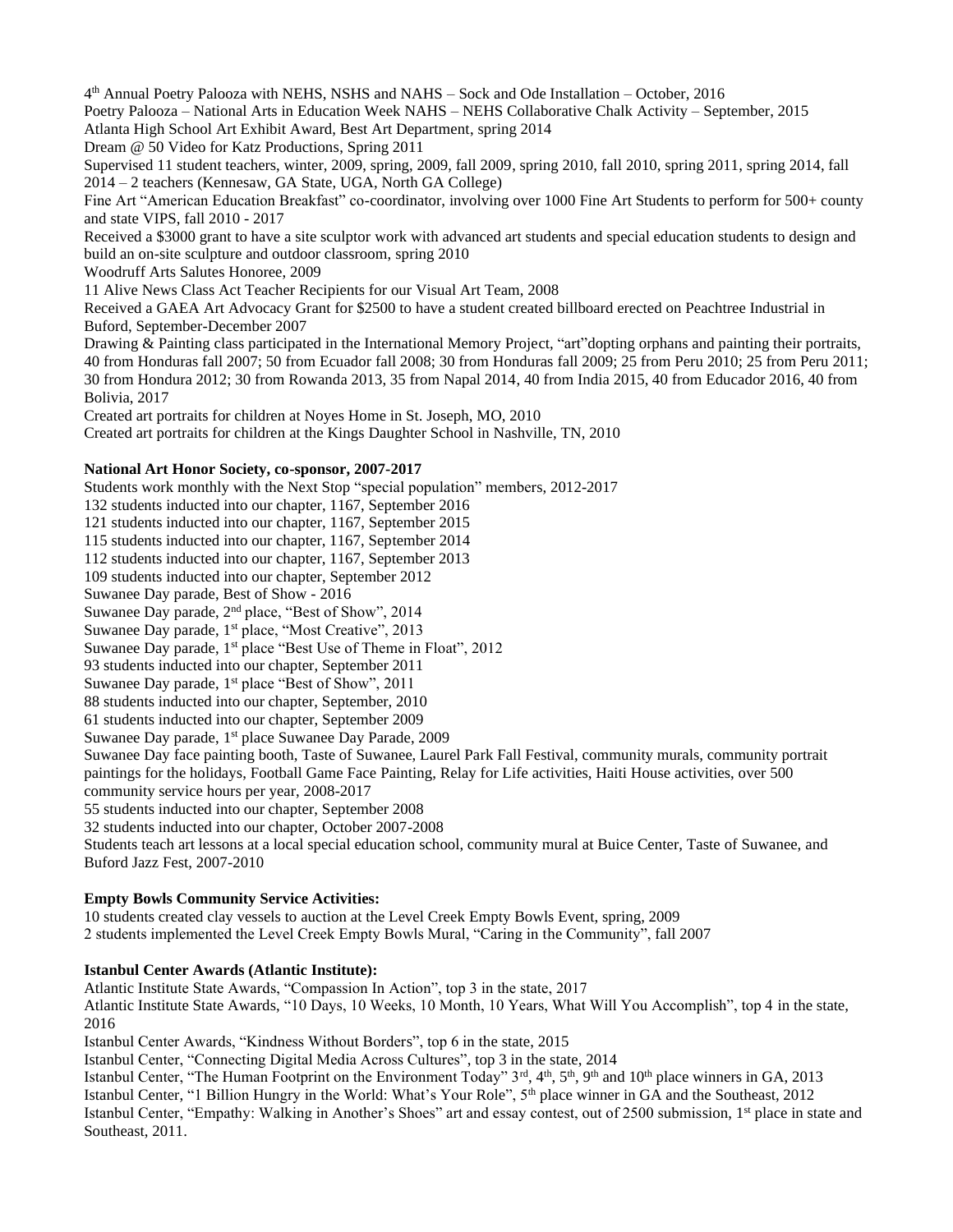Istanbul Center, "Who's Your Neighbor" art and essay contest, out of 2200 submissions, 4<sup>th</sup> in the state, 2010. Istanbul Center "Alliance of Civilizations" art and essay contest, out of 1100 submissions,  $2<sup>nd</sup>$  place state winner and 4 state honorable mentions. (2<sup>nd</sup> place winner and I traveled to Turkey for 12 days as US Ambassadors, summer, 2009)

#### **PTA Reflections Awards:**

2 students selected as County winners, November 2016

2 State Winners – Visual Art, Sophomore, Junior, November, 2015

2 students selected as County winners, November, 2014

State Winner in Photography, 2014

Student art made into the state poster, 2014

3 students selected as the County winners, November, 2013

3 students selected as the County Visual Arts winners in the County, November, 2012

2 students selected as the County winners in Visual Arts, October 2011

4 students selected as the County winners in Visual Arts, October, 2010

4 students selected as the NGHS Reflections winners in Visual Arts, September 2009.

3 students selected as the County Reflections winners in  $10<sup>th</sup>$ ,  $11<sup>th</sup>$  and  $12<sup>th</sup>$  grade Visual Art, October, 2008.

2 students selected as the NGHS Reflections winners in Visual Art, September 2007.

1 student selected as the county Reflections winner in  $9<sup>th</sup>$  grade Visual Art, October 2007.

#### **Scholastic Awards:**

4 National Gold/Silver Key recipients, March 2017

128 total NGHS regional gold, silver and honorable mention awards, January, 2017

7 National Gold/Silver Key recipients, March 2016

128 total NGHS regional gold, silver and honorable mention awards, February 2016

26 total NGHS students received regional gold, silver and honorable mention keys, January 2015

52 total NGHS students received regional gold, silver and honorable mentions, January 2014

78 total NGHS students received regional gold, silver keys and honorable mentions, January 2013

3 National Silver Key recipients, 2013

52 total NGHS students received regional gold, silver keys and honorable mentions, November 2011

3 students selected for gold key awards, 7 silver and 14 honorable mentions, Regional Scholastic Awards, November 2010 1 National Gold Key recipient, 2011

4 students selected for silver key awards and 6 honorable mentions, Regional Scholastic Awards, November, 2009

1 student selected for silver key and 2 honorable mentions, Regional Scholastic Awards, November, 2008.

3 students selected for silver key awards and 5 honorable mentions, Regional Scholastic Awards, October 2007

#### **SCAD International Art Competition:**

1 student finalist Junior Fashion, 2013

1 student finalist 2D Art, 2011

#### **GA Drawing Competition Awards:**

1 student selected as Honorable Mention for International SCAD Challenge, December, 2010

2 students selected for the SCAD Georgia Drawing Competition, November, 2009

1 student selected for the SCAD Georgia Drawing Competition, November, 2008

2 students selected for the SCAD Georgia Drawing Competition, December 2007

#### **Capitol Art Exhibit:**

6 students represented NGHS, February 2016 – one student selected to "Paint on Site" 6 students represented NGHS, February 2015 2 students selected for GAEA CAE, winter 2014 2 students selected for GAEA CAE, winter 2013

2 students selected for GAEA CAE, winter 2012

YAM Honorary Art Educator and Speaker at CAE Reception, February, 2011

2 students selected for GAEA CAE, winter, 2011

2 students selected for GAEA CAE, winter, 2010

2 students selected for the GAEA Capitol Art Exhibit, winter, 2009

National Art Honor Society Students worked this event for community hours, winter 2008- 2012

2 students selected for the GAEA Capitol Art Exhibit, winter, 2008.

#### **Art with a Purpose Activities:**

Relay for Life ART Auction – 2008-2017, raised over \$75,000 for the American Cancer Society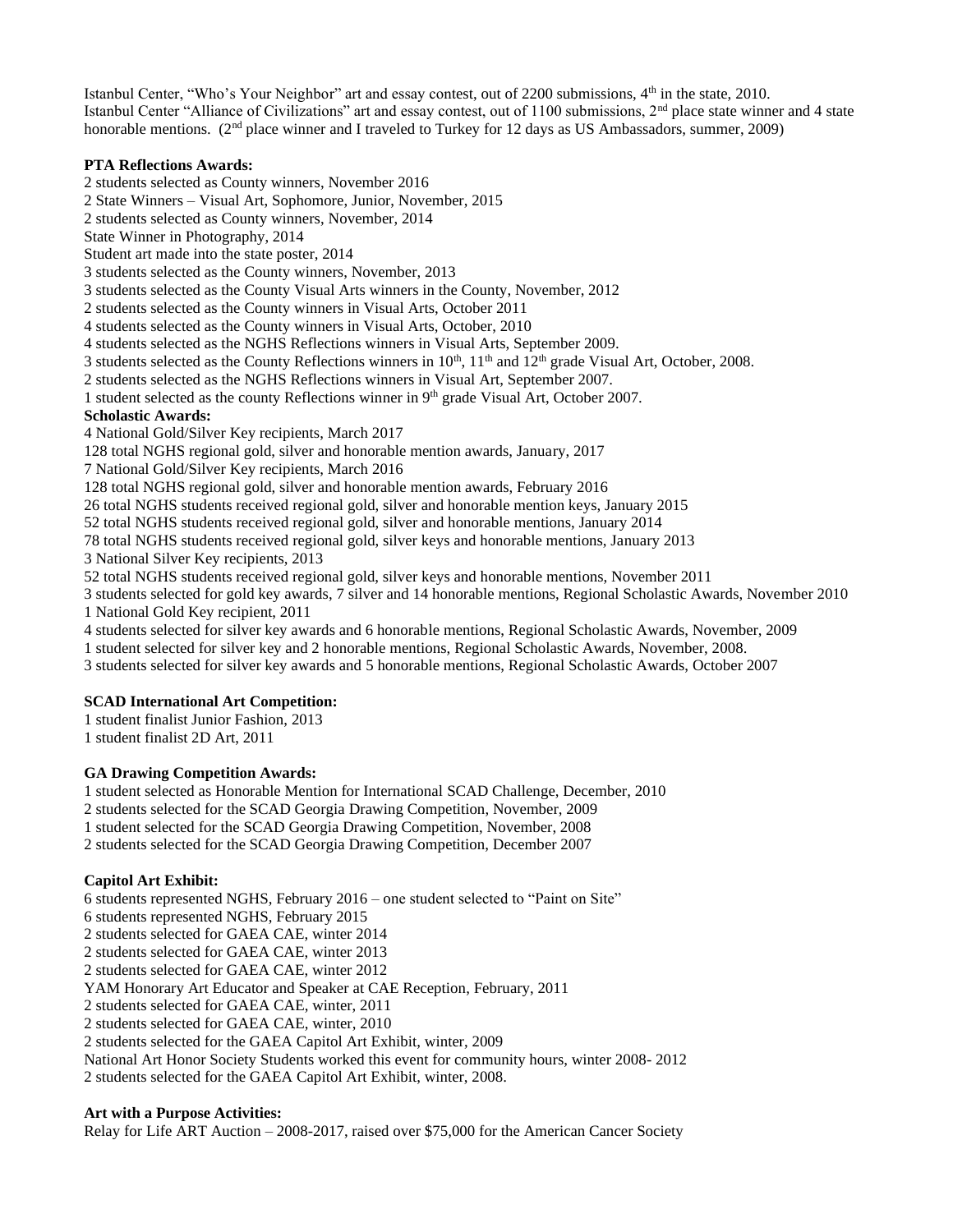Worked with Rainbow Village, a local Homeless Shelter making art with their students to a large "Homes of the HeART" mural for the Gala Auction, raising \$18,600, October 2015

Working with the FUN Club, Art Auction and Mentoring, 2016-2017

Working at the Next Stop, 4 times a semester, 2012 – 2017

3 community art exhibits bringing in money for Croy's Cause and Relay for Life, 2012- 2017

4 community art exhibits bringing in money for Croy's Cause, Relay for Life and the Good Shepherd School in Haiti, 2011- 2012

60 students created art for "Mini Exhibit", local community events at Peace, Love and Pottery and Smitten Boutique, raising money for Croy's Cause and Haiti, 2009-2010

70 students created art for the "Mini Exhibit" for Croy's Cause, NUCDF, spring, 2009

70 Students exhibited at Smitten Boutique in Suwanee for NUCDF, spring, 2009

Draw / Paint students held an exhibit at Chocolatte Café, donating 50% of their proceeds to the National Urea Cycle Disorder Foundation, fall, 2008

Advanced Drawing & Painting students held an exhibit at the local coffee house, Firenze, donating 20% of their proceeds to the National Urea Cycle Disorder Foundation, winter, 2008

2 students selected for the GAEA Metro Exhibit at the High Museum, spring, 2008

#### **Youth Art Month Events:**

Student art selected to represent GA in the National YAM Flag Competition, 2015

3 students selected to exhibit their art in the National YAM Museum, spring 2015

Mayor of Suwanee proclaims March as Youth Art Month, 2010-2017

Student art selected to represent GA in the National YAM Flag Competition, 2012

Recipient of the state YAM Honorary Art Educator, 2011

3 Student artists selected for inclusion in the State eARTh flag for the 2011 GAEA YAM Flag, winter, 2011

Student art selected as the State Tree for the 2010 GAEA YAM Flag, winter, 2010.

Student art selected to represent Georgia the in the National Youth Art Month flag competition, winter, 2007

#### **Relay for Life Activities:**

Relay for Life 10<sup>th</sup> Annual ART Auction, April 2017

Relay for Life 9<sup>th</sup> Annual ART Auction, March 2016

Relay for Life 8th Annual ART Auction, April 2015

Relay for Life 7<sup>th</sup> Annual ART Auction, 580 pieces exhibited, March 2014

Student created video [\(http://animoto.com/play/zzJvLJeY1uSs5YJ5voTXvA\)](http://animoto.com/play/zzJvLJeY1uSs5YJ5voTXvA), spring 2014

Relay for Life 6<sup>th</sup> Annual ART Auction, 522 pieces exhibited, \$7200 raised, March 2013, raised \$122,000 for the school team Student created video [\(http://animoto.com/play/GbHW1pfMu23IGUg4PBU91Q\)](http://animoto.com/play/GbHW1pfMu23IGUg4PBU91Q), spring 2013

Relay for Life Art Captain: 28 student members,  $3^{rd}$  Annual Art Auction raising \$3200 for Relay, set design which received 3<sup>rd</sup> in the county award; together, we raised \$51,000 for the school team, spring, 2010

Relay for Life co-captain: 45 art student members,  $2<sup>nd</sup>$  Annual Art Auction, raising \$5200 for Relay and raising over \$40,000 for the school team, spring 2009

Relay for Life co-chair, 98 art student members, 1<sup>st</sup> Annual Art Auction, raising \$4600 for Relay and raising \$26,000 for the school, spring 2008

Received the GCPS "Spirit of Growth" award for our Relay for Life efforts, spring, 2008

#### **Tapestry Exhibit – Gwinnett County Student Art Exhibit Activities:**

Exhibited 90 students, spring 2017 Exhibited 92 students, spring 2015 Exhibited 80 students, spring 2014 Exhibited 78 students, spring 2013 Exhibited 82 students, spring 2012 Exhibited 90 students, spring 2011 Exhibited 80 students, spring 2010 Exhibited 120 students, spring, 2009 Exhibited 110 students, spring, 2008 Host of the GCPSTV program, "Art Stage: Tapestry", spring 2005-2009

#### **Level Creek Elementary School, Suwanee, Georgia, 2004-present, Art Educator**

Responsible for planning and instruction of elementary visual art lessons for 1300 K-5 students weekly Charter Staff Member, opened new facility and began the art department, August 2004-2007 Wrote and implemented year-long, theme-based curriculum, "Visualizing Virtue Through the Elements of Art", 2006-2007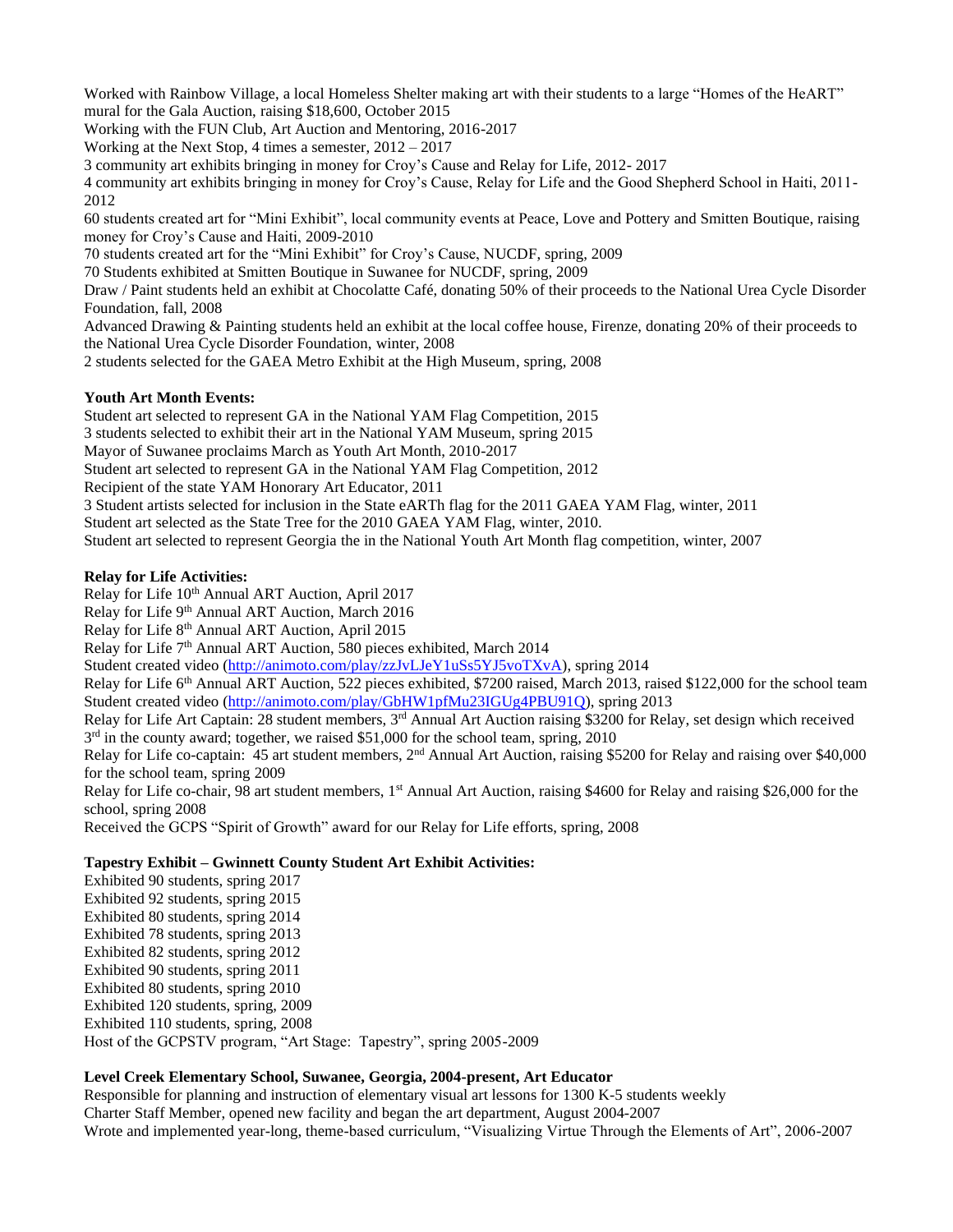Specials Area Grade Chair Leader, 2005-2007 Scheduling Committee Member, 2005-2007 Supervised student teacher from GA State, fall 2006 and spring 2007 Implemented the "Empty Bowls" community service dinner event with the student body, raising over \$2500 for the North Gwinnett co-op, fall 2006 GCPSTV FOCUS showcase TV segment, "Empty Bowls at Level Creek", 2007 2 Newspaper articles regarding Empty Bowls Dinner, 2006 Wrote and implemented year-long, theme-based curriculum, "eARTh…it's got ART", 2005-2006 Supervised 2 student teachers from GA. State, fall 2005, spring 2006 Wrote and implemented year-long, theme-based curriculum, "Alpha Art…the ABC's of Art", 2004-2005 Initiated the C.R.E.A.T.E Club, fall 2004-2007 Selected as the first Teacher of the Year, fall 2004 Selected as the Gwinnett County Elementary Teacher of the Year, 2005 Selected as the Gwinnett County Teacher of the Year, 2005 Selected as a top 10 finalist for Georgia Teacher of the Year, 2006 Speaker at over 30 events as GCPS Teacher of the Year, 2005 8 Newspaper articles regarding the art department and TOTY, 2005 Committee Member for the Gwinnett County X-FAT Staffing Team, 2005 *Tapestry Exhibit Activities:* TV Host for ArtStage, GCPSTV show regarding the Tapestry Exhibit, 2005 - 2007 47 students selected for county Tapestry Exhibit, March 2007 58 students selected for county Tapestry Exhibit, March, 2006 46 students selected for the county Tapestry Exhibit, April, 2005 *CREATE Club* made 500 clay "impression" pins for the state PTA conference, 2005 28 students selected to be a part of the Hartsfield Airport Exhibit, largest student exhibit in state, 2005 2 students selected to represent Gwinnett County in the Federal Reserve Bank Exhibit, fall 2004 *Youth Art Month Activities:* 2 students selected as the State Youth Art Month Flag design winners, fall 2004 Invite 5 community artists per year, 2003-2007 1 student selected to represent our congressional district in the State Superintendent Youth Exhibit, 2005 Presented "Proportionate Portraits" to 110 staff members, fall 2004 Created a permanent tile mural wall depicting the staff and students of our charter year, 2004-2005 Sunshine Committee Representative, initiated the "Rays of Sunshine" board and the "Lucky Leopards" to boost staff morale, 2004-2006 Relay for Life committee member, initiated student T-shirt design and theme, 2005-2007 2 student's art works selected to represent our school in the state Capital Art Exhibit, February 2005, 2006 and 2007 **Rock Springs Elementary School, Lawrenceville Georgia, 1999-2004, Art Educator** Charter Staff Member, opened new facility and co-chaired the art department, 1999-2004 Responsible for planning and instruction of elementary art lessons for 600 K-5 art students weekly National Board for Professional Teaching Standards certification, EC/YA Art, fall 2003 2 students selected as part of the Glencoe/SRA "Art Connections" textbook, 1<sup>st</sup> grade, 2<sup>nd</sup> edition, 2003 Keynote educator for GCPS news segment regarding "Character Education Through the A.R.T.S", 2003 Supervised 4 student teachers from UGA and Georgia State, 2000-2003 Numerous Student Teachers and preservice teachers from UGA and Georgia State visit each year to observe the art room, 1999-2004 Recipient of the "Local Administrator's Association" Graduate School Scholarship, one of three selected in the county, 2003 2 student artworks selected for Georgia's state Youth Art Month flag and poster, "The Many Faces of Art", March 2003 Keynote arts advocate for GCPS news segment regarding TAPESTRY student exhibit, March, 2002 Participating educator in the Gwinnett County TAPESTRY student exhibit, 1999-2004 10 students selected to be a part of the Hartsfield Airport Exhibit, largest student exhibit in state, 2001, and again for summer exhibit, 2004 5 students selected to be exhibited in the Jacqueline Casey Hudgens Children's Center for the Arts, 2001-2003 2 student artworks selected to be on the Astrovision Screen in New York City, Times Square, representing elementary art in Georgia during the NAEA convention, April 2001 Nominated and selected as a participant in the Teachers As Leaders Program, graduated May 2001 Elected to serve on the TAL Board of Trustees, 2001-2005 2 Kindergarten student's art selected to represent Georgia on our state Youth Art Month flag, March 2001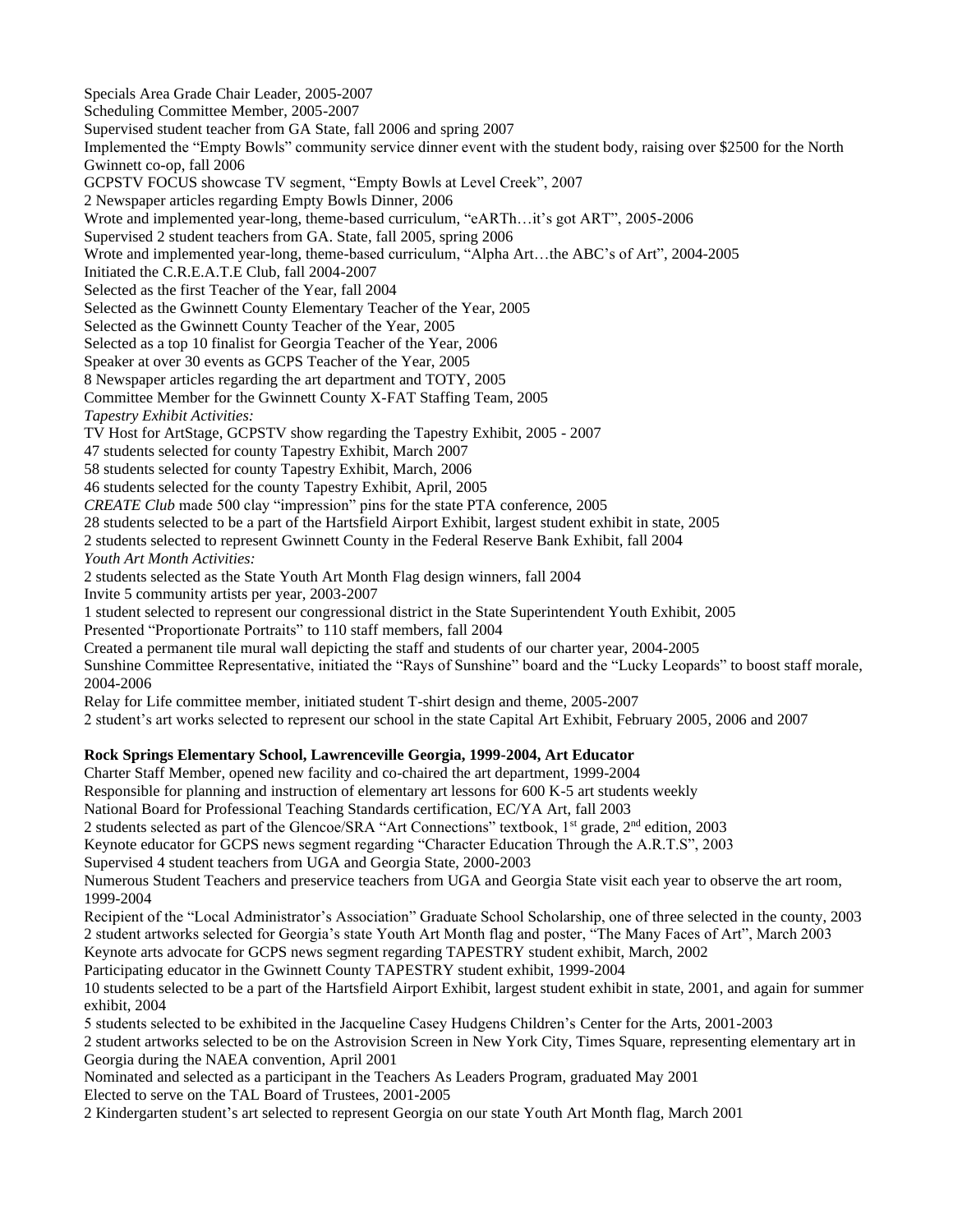Organized the permanent exhibit of the "Great Wall of Art", a tile mural wall with over 1300 student and staff created tiles from our charter year, 1999-2000

Created an art curriculum titled, "Art Detectives…Through Time", 2003-2004

Created an art curriculum titled, "Visualizing Virtue through the A.R.T.S", 2002-2003

Created an art curriculum titled, "Museum Mania, A Study of Our Nation's Largest Art Museums", 2001-2002

Created an art curriculum titled, "The History of Art, Through the Eyes of our Future", 2000-2001

Created an art curriculum titled, "Art through the Alphabet, ABC", 1999-2000

Worked with students to create a Lipton Tea Tree for Publix, 1st place in the state, 2000

2 students annually selected to be a part of the Capital Art Exhibit, 1999-2004

Relay for Life Committee Member, 2000-2002

PTA Member, 1999-2004

Featured in 5 newspaper articles, 1999-2004

3 students selected from the county as winners and honorable mentions in Gwinnett's Homeless Poster Contest, 2001

#### **Sugar Hill Elementary, Buford, Georgia, 1993-1998, Art Educator**

Responsible for planning and instruction of 1000+ K-5 elementary art classes, 1993-1998 Created art curriculum titled, "The History of Art…Through our Youth", 1993-1994 Directed and wrote Modern Art play with 200 5th grade students, 1994 Incorporated within the 5th grade art curriculum an Art Store project enabling students to sell their art work via the PTA, 1997-1998 Participated in the county's "Arts Connect" program as a pilot school, 1997-1998 Designed an interdisciplinary unit of study with  $5<sup>th</sup>$  grade students, creating an endangered species mural in which posters were printed and sold with proceeds going to the Whole World Wildlife Fund, 1997 Supervised 3 student teachers from University of Georgia and Georgia State University, 1995-1997 Yearbook Committee SHES, 1995-1998 Created Booster Club to build staff morale through LSPI committee, 1997-1998 Sugar Hill's Clean and Beautiful Committee member, initiated student decorated ceiling tiles and trash cans depicting the history of art, 1998 Gwinnett County Fine Arts Textbook Adoption Committee, 1998

Participated in Crayola Dream Makers Exhibit, University of Georgia, 1998

Teacher of the Year finalist and runner up, 1997

Student artist selected as our state Youth Art Month logo design winner, "Art Can Make a World of Difference", March 1997 Featured in 18 newspaper articles, 1993-1998

Listed as #22 in "100 Reasons to be Proud of Gwinnett County Schools" brochure, 1996.

Built and created an "ART VROOM", a time machine which transports students through art history via the art of reading, 1994.

#### **ADDITIONAL RESPONSBILITIES**

National AP Conference Presenter, Orlando, Florida – July 2019 National AP Conference Presenter, Washington DC – July 2017 Appointed to the Woodruff Arts Center Educator Conference Advisory Committee, November 2015- July 2015 Appointed to Governor's Arts in Learning Task Force, June 2014 – June 2015 ArtsNOW – Visual Art Consultant, 2012-present ArtWorks! Gwinnett Board Member – 2010-2016 Georgia STEM Forum Presenter – October 2016 National AP Conference Presenter – Anaheim, CA - July 2016 Harvard Project Zero Presenter – July 2011 GA DOE Visual Art GPS Advisory Committee Member, 2009-2012

#### **Arts and Activities Contributing Editor, 2009-2019**

Yearlong, Secondary Intro 3 Art curricula writers, 10 article series, September 2018 – May 2019 Yearlong, Advance AP curricula writer, (September 2017 cover), September 2017-May 2018 Yearlong, Secondary Art II curricula writer, 10 article series, (2 covers, March and April 2017) August 2016-May 2017 Yearlong, Secondary Intro 2D Art curricula writer, 10 article series, August 2015 – May 2016 Yearlong, theme-based elementary curricula series, (10 articles), "eARTh…it's got ART", 2007 Yearlong, theme-based elementary curricula series, (10 articles), "Alpha Art…ABC's of Art"; 2006

#### **Writer and Presenter for the High Museum of Art, Atlanta, GA, 2002-present**

Wrote the Cross-Country Secondary Curriculum for the High, spring 2017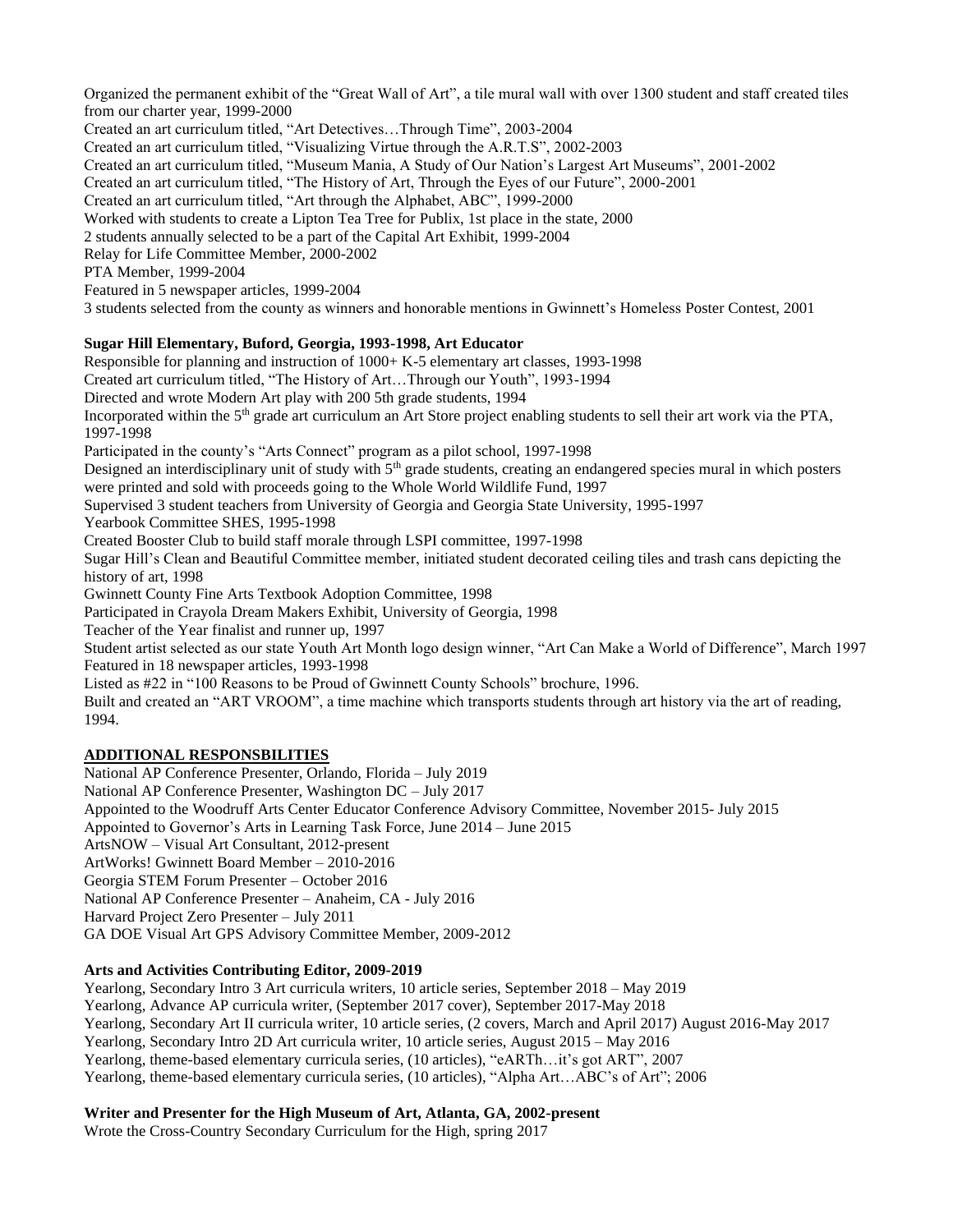## **Tennessee Arts Academy Faculty Member, Summer 2009 and Summer 2014**

**NAEA National Leadership Conference Presenter, Kansas City, KS, summer 2007** "Art Advocacy…Walking the Talk"

**Writer and Presenter for the MOCAGA 5-week Teacher Workshop, fall, 2006** "Across the Disciplines: Permanent Collection of the MOCAGA"

**Georgia Preschool Conference Presenter, 2002-2004**

#### **Artist in Residence, Stonewall-Tell Elementary School, Arts Connect Legacy Mural, 1999**

#### **Art Education Representative for Sanford Art Products, present interdisciplinary lessons to teachers across Georgia, 1998-2008**

Art Education Expert for Sanford sponsored television spot, "Parenting and Beyond", summer 2001 Published author of 11 articles and lessons for Sanford publications and national flyers

#### **Art Education Representative for Square 1 Art, coordinate school fund-raisers, 1999-2001**

**Owner of the Crystal Collage Children's Art Studio and Gallery, an after school, Saturday and summer art program for children, 1998-present**

**Art Educator in several Gwinnett County Community School programs, Berkmar High School/South Gwinnett HS, 1993-1996**

**Began an art program at De La Salle in Towne, Philadelphia, Pennsylvania; adjudicated school for inner city teenage boys, summer 1992**

**Perkins Center for the Arts, Moorestown, New Jersey, 1991-1992**

**Sunday School Teacher, 1989-1997**

**Mother of two AMAZING children, Croy and Carson!**

#### **Membership in Professional Organizations:**

**National Art Education Association, 1994-present** NAEA National Emeritus Art Educator, 2021 NAEA Southeastern Secondary Art Educator, 2017 NAEA Elected NAEA Southeastern Vice President, 2012-2016 NAEA Monthly Mentor, March 2017 NAEA Southeastern Regional Secondary Division Director, 2011-2012 NAEA Advocacy Committee Member (Southeastern Chair), 2008-2012 NAEA Advocacy Panelist Expert, Baltimore, MD, 2010 NAEA Social Justice Panelist Member, Baltimore, MD, 2010 NAEA Monthly Mentor, January 2010 NAEA Secondary Leadership Team, 2009-present NAEA Summer Leadership Conference Presenter, Kansas City, 2007 NAEA Elementary Panel Expert, Special Needs Students and the Arts, New York, 2007 NAEA Marion Quin Dix Leadership Award Recipient, 2006 NAEA Delegate, 2002-2005 NAEA Southeastern Summer Leadership Conference Coordinator, Santa Fe, NM, summer 2014 NAEA Southeastern Leadership Retreat Coordinator, Atlanta, GA, summer 2005 NAEA National Elementary Art Educator of the Year Award, 2005 Appointed NAEA Interim Vice President-Elect, 2003-2004 NAEA Southeastern Leadership Retreat Attendee, Interim Vice President-Elect, Memphis, TN, summer 2003 Nominated National Elementary Art Educator, 2001 NAEA Southeastern Regional Elementary Division Director, 1999-2003 NAEA Elementary Division Development Committee Member, 1999-present NAEA Southeastern Elementary Art Educator of the Year, 2000 Special Needs Issues Committee Participant, 2000-2003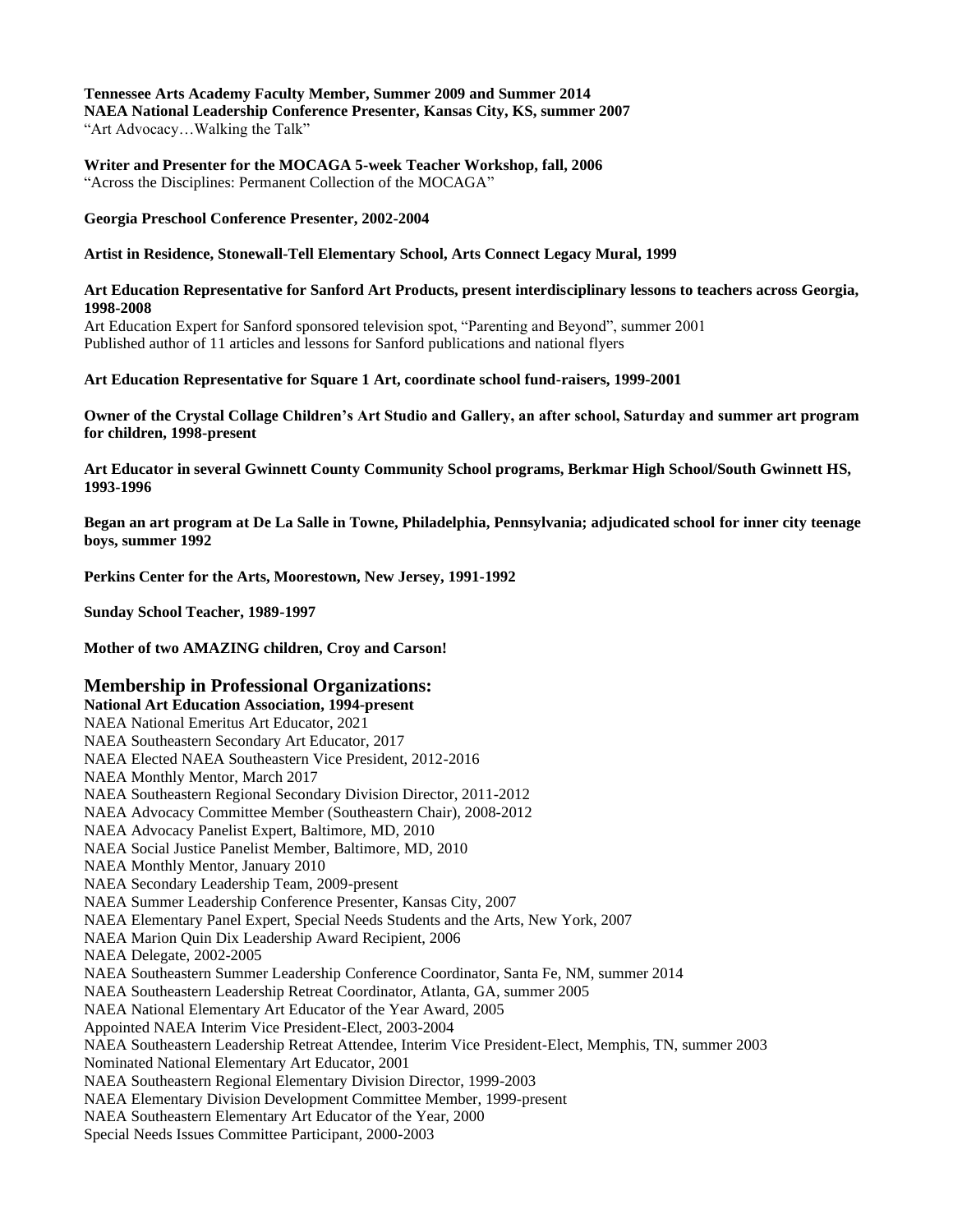Instructional Task Force Committee Participant, 1998-1999 Claire Flanagan National Grand Youth Art Month Award Recipient, 1997, 1998 National Youth Art Month Award of Excellence Recipient, 1999

#### **Presenter at National Art Conferences:**

## **New York, NY 2022**

Co-Presenter: AP and Beyond: S.H.A.R.E for Success!

Co-Presenter: Retired and Resonating – Panel Discussion

#### **NAEA Virtual Conference – 2021**

Co-Presenter – AP Art Strategies and Beyond

Presenter – Retired Art Educators Forum – National Emeritus Art Educator of the Year

Co-Presenter – The Art of Caring II: Service-Learning Activities from Oregon to Colorado to Georgia

#### **Minneapolis, MN, 2020 – CANCELLED Due to COVID**

Guest Presenter, Secondary Pre-Conference "Visual Journals"

Co-Presenter – The Art of Caring II: Service-Learning Activities from Oregon to Colorado to Georgia

- Co-Presenter A Deeper Look at the AP Art from the National AP Conference
- Co-Presenter Creativity Across the Curriculum: A Simplified Approach to Arts Integration

Co-Presenter – Pottery, Portraits and Printmaking, Oh MY! Successful Teaching Strategies in the High School Art Room **Boston, MA, 2019**

Co-Presenter – The Art of Caring: Arts-Based Service-Learning Activities from Oregon to Colorado to Georgia

Co-Presenter – Humanizing the Online Classroom: Breaking Down Virtual Walls in Dynamic and Meaningful Ways

Co-Presenter – AP Studio Art: Everything You Need to Know from A to Z

Co-Presenter – 2 NAHS Chapters + the High Museum of Art = Collaborative Creative Learning for All!

Co-Presenter - #togetherweARTbetter: Collaborating, Networking and Strengthening Art Education via Social Media

## **Seattle, WA, 2018**

Co-Presenter – Keys to Creating Successful Submissions: The Art of Submitting Art

Co-Presenter – Get Published! Panel discussion with Arts & Activities Contributing Editors

Co-Presenter – Secondary Division Award Winners

#### **New York, NY 2017**

Co-Presenter – From AP to Intro Art

Panelist – Piloting the MCA's

#### **Chicago, IL 2016**

Delegates Assembly Presenter, Southeastern Vice President

Southeastern Leadership Workshop Presenter

Southeastern Awards Ceremony Presenter and Organizer

Co-Presenter - YAM – Building Successful Leaders – Who Knew?

#### **New Orleans, LA 2015**

Delegates Assembly Presenter, Southeastern Vice President

Southeastern Leadership Workshop Presenter

Southeastern Awards Ceremony Presenter and Organizer

Co-Presenter - The Power of the Prompt II

## **San Diego, CA 2014**

Delegates Assembly Southeastern Vice President-Elect

Panelist: "The Power of the Prompt"

Southeastern VP Responsibilities; "Conversations with Colleagues: NAHS"; "Southeastern Awards Presentation" coordinator

## **Fort Worth, TX, 2013**

Delegates Assembly Southeastern Vice President-Elect

Co-Presenter - Art is the Answer: What Are the Questions

Co-Presenter - NAEA Secondary Art Educator of the Year and NAHS Sponsor of the Year – Best Practices

Facilitator: Conversations with Colleagues: NAHS

Facilitator: Southeastern Awards Presentation

Presenter- C3 – Creative Compelling Curricula for the Intro to AP Creator

## **New York, NY, 2012**

Co-Presenter: "Mixed Media Mania Round Table Presenter"

Co-Presenter: "Creating a Legacy of Understanding: The Istanbul Center of Atlanta's Art and Essay Contest"; Presenter: "Get Published—Through the NAEA's IRG, It's as Simple as ABC!"

Presenter: "Mixed Media Meets the "ART of ANATOMY" (and Other Great Lesson Ideas)"

**Seattle, WA, 2011**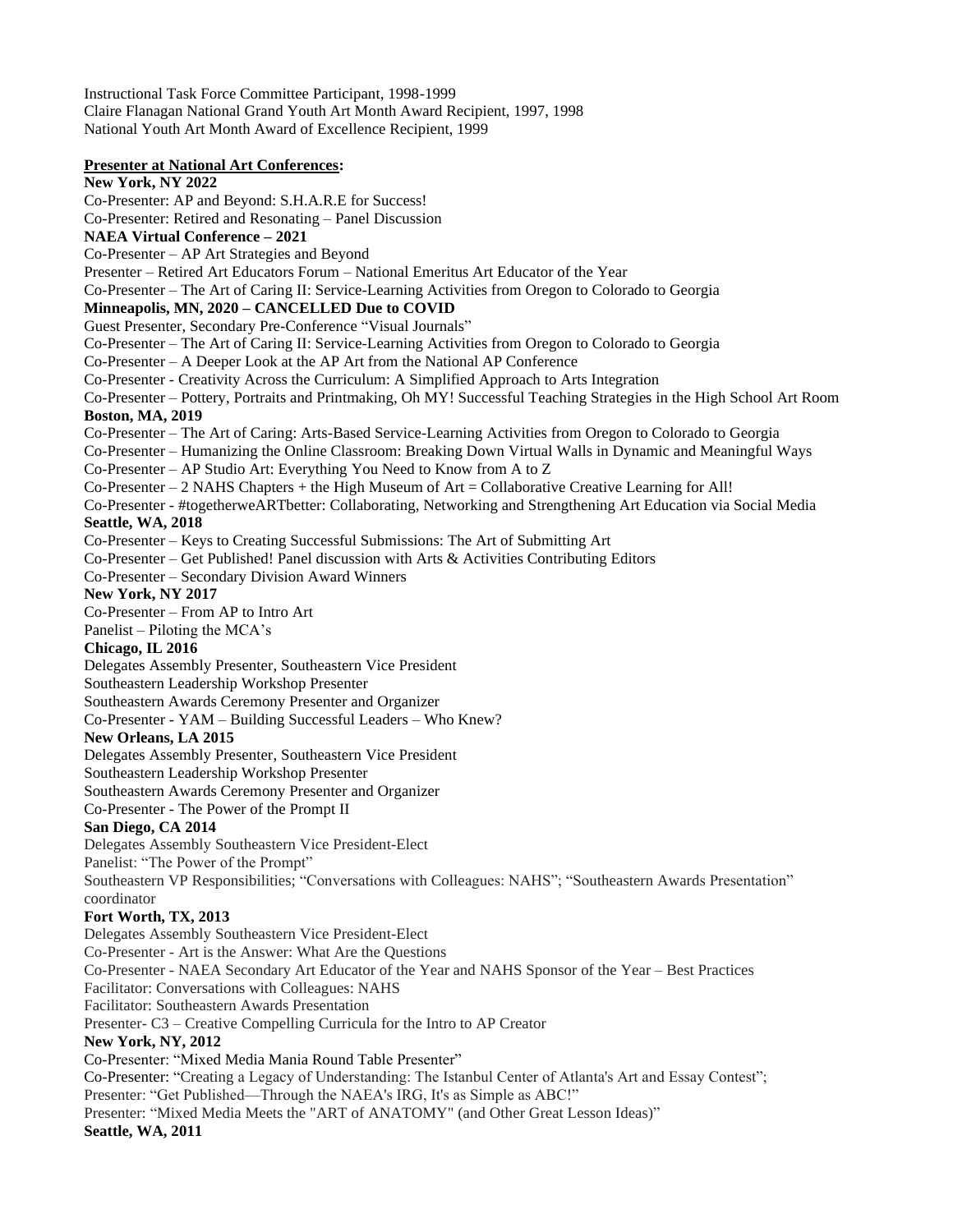Co-Presenter: "A Creative Collaboration…Through Site Sculpture" Secondary Roundtable Presenter "Visual Journals as Assessment Tools" **Baltimore, MD, 2010** Presenter: "C3: Creating and Caring in the Community" Panelist: "Social Justice Panel" Panelist: "Advocacy Panel" Presenter: "Visual Journey of the Visual Journal" **Minneapolis, MN, 2009** Presenter: "Walking the Talk....Advocacy at it's Best" Leadership Series; Presenter: "Connecting Collage to Canvas...A Study of Self!" **New Orleans, LA 2008** Delegates Assembly Member Presenter: "Do-able Displays" Presenter: "Advocacy 101" Leadership Series **New York, NY 2007** Presenter: "eARTh…it's got ART!" Presenter and Panelist: "Art + Autism = Creative Teaching Solutions" **Chicago, IL, 2006** Delegates Assembly Member Presenter: "Alpha Art…the ABC's of Art" Southeastern Region program creator for Awards Ceremony (student created) **Boston, MA, 2005** Delegates Assembly Member Facilitator: "Kaleidoscope of Learning, Part IV" Presenter: "Art Detectives…Through Time" Presenter: "A Passion for Art, CPR" Elementary Luncheon Keynote Speaker – National Elementary Art Educator of the Year Responsible for the Elementary Luncheon student created brochure covers **Denver, CO, 2004** Delegates Assembly Member Presenter and Facilitator: "Kaleidoscope of Learning, Part III" Presenter: "A South African Art Adventure…A Sanford Safari" **Minneapolis, MN, 2003** Delegates Assembly Member Presenter and Facilitator: "Kaleidoscope…Colorful Ways of Teaching, Part II" Presenter: "Museum Mania…An Art VROOM Experience" Co-Presenter: "C.R.E.A.T.E…Mentoring in elementary art" Elementary Division Luncheon committee **Miami, Florida, 2002** Presenter and Facilitator: "Kaleidoscope…Colorful Ways of Teaching Elementary Art" Southeastern Region program creator for Awards Ceremony (student created) Elementary Division Luncheon Coordinator **New York City, New York, 2001** Presenter: "Colorifically…It's Art History" Presenter: "Rhythm-ongs, A Brain Based Approach to Teaching Art History" Presenter: "Youth Art Month Activities" Elementary Division Luncheon program covers (student designed), display boards, contributing lesson plan developer and entrance sign creator **Los Angeles, California, 2000** Presenter: "Environmental Murals...Across the Curriculum Board" Presenter: "YAM...How to Make a Deliciously Successful YAM Sandwich...in your State" Presenter: "Art Through the Alphabet...ABC" Presenter: "The History of Art Through the Eyes of our Future" Elementary Division Luncheon table displays (student created "Mona Mesa's"), submitted lessons for the National packet "Art Through the Alphabet" **Washington, DC, 1999**  Presented: "Youth Art Month as an Advocacy Tool" Team East Panel Participant Elementary Division Luncheon, submitted lessons and visual displays "20th Century Birdhouses"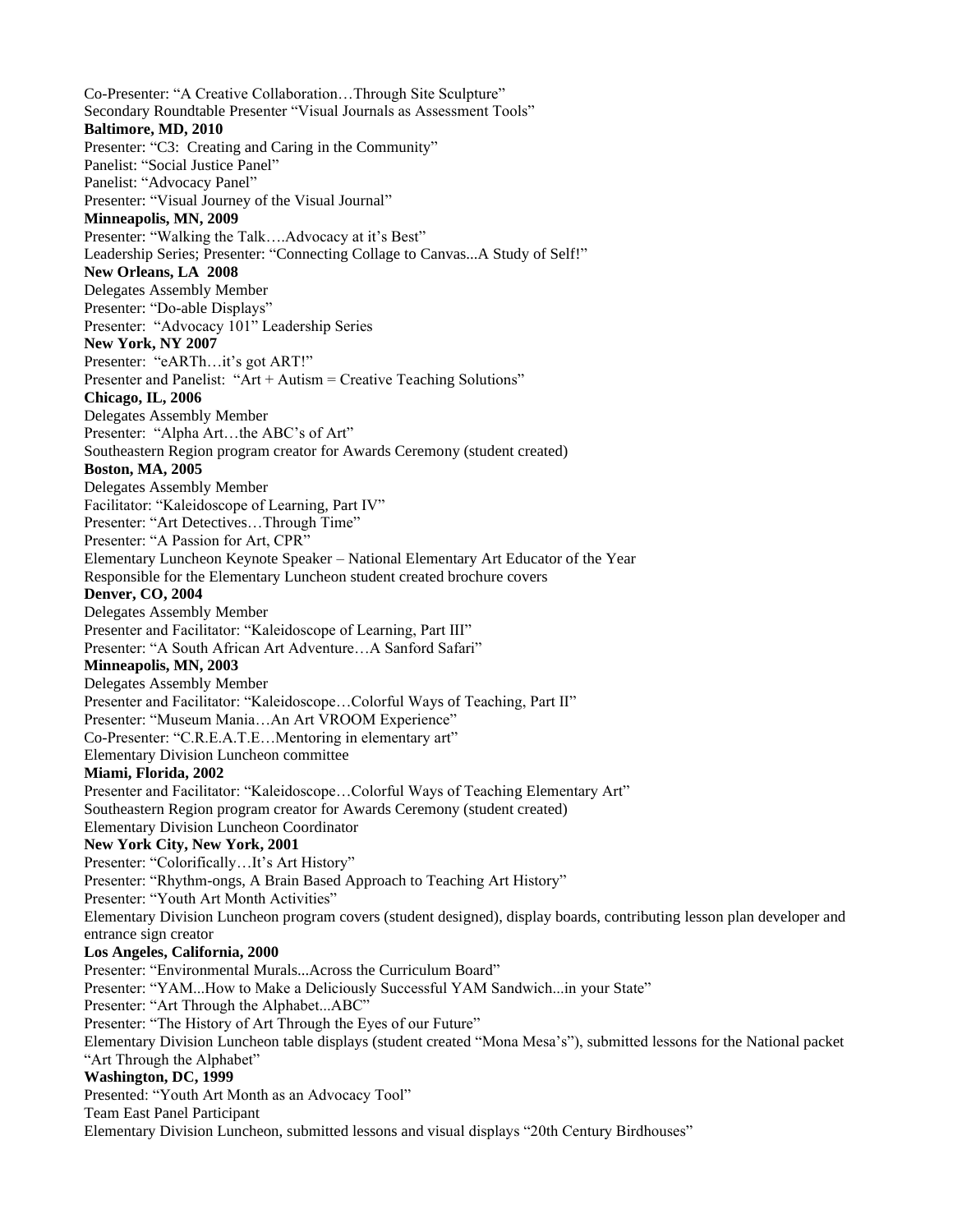#### **Chicago, Illinois, 1998**

Presenter: "Funding and In-kind Services for Youth Art Month Events" Elementary Division Luncheon, submitted lessons and visual displays; "Endangered Species; Collaborative Celebration"

#### **Georgia Art Education Association 1993-present**

GAEA Conference Co-Chair, Spring 2022 Georgia Art Education Association Emeritus Art Educator of the Year, 2020 Georgia Secondary Art Educator of the Year, 2017 Georgia Art Education Association Business Rep, 2015-2016 Georgia Art Education Association Conference Consultant, Fall 2016 Georgia Art Education Association Business Rep, 2010-2011 Georgia Art Educator of the Year, 2009 Georgia Art Education Association Fall Conference Co-Chair, 2008 Georgia Art Education Association Past President, 2005-2007 (Awards and Nominations Chair) Georgia Art Education Association State Legislative Liaison, 2005-2007 Georgia Art Education Association Interim Business Representative, 2005-2006 Georgia Art Education Association President, 2003-2005 Implemented the monthly electronic newsletter, "Art Happenings", sent to over 400 art educators. Georgia Art Education Association Executive Board Member, 2000-present **Elected Georgia Art Education Association President-Elect, 2001 (A 6-year term, which includes the Presidency and Past Presidency positions)**  Georgia Art Education Association Board Member 1996-present Georgia Art Education Association Conference Chair, Fall 2000 (Received \$7500 in grant monies to host Miriam Schapiro as our keynote speaker; initiated state SDU credit for conference attendees; developed division box-luncheons, "thinking outside of the box") Leadership Task Force Committee Member, Spring 2000. Initiated and facilitated CREATE Awards Showcase, 2002-2004 Georgia Elementary Art Educator of the Year, 1999 Georgia Youth Art Month State Coordinator, 1999-2001 Georgia Youth Art Month Chairperson, 1996-1999 Capitol Art Exhibit Committee, 1997-present Legislative Liaison assistant, 1999-2001 **Presenter at Regional Art Conferences: Georgia Art Education Association Virtual Conference, 2021 Georgia Art Education Association Virtual Conference, 2020 Georgia Art Education Association Fall Conference, Young Harris, October, 2019** Co-Presenter: "ABC's of Secondary Art" Co-Presenter: "Four Fab Mini Art Labs" Featured Speaker at the Elementary Division Luncheon and Awards Ceremony Artisan in the Artist Market **Georgia Art Education Association Fall Conference, Brenau, October, 2016** Co-Presenter: "Connecting Through STEAM: A View of Elementary and Secondary Successes" Co-Presenter: "Serving Up Some Fun in Terms of Creating a Successful ART Team" Co-Presenter: "2 School + 2 NAHS Chapters = Creative Learning for ALL!" Artisan in the Artist Market Coordinator of the "Artome/Blick OPEN Studio Creative Experience" and Art Auction work by members **Exhibitor in the Juried Member's Exhibit, October 2016 Georgia Art Education Association Fall Conference Juried Member's Exhibit, October 2015 Georgia Art Education Association Fall Conference, Macon, October, 2014** Presenter: "Intro to AP Art: Creating Compelling Curricula" Coordinator for Advocacy Slam **Georgia Art Education Association Fall Conference, Valdosta, October, 2012** Presenter: C3: "Creative Compelling Curricula for the Intro to AP Creator" "CREATE Luncheon Speaker" for NAHS Sponsor of the Year; Student work donated for the NAHS Auction **Georgia Art Education Association Fall Conference, Marietta, November, 2011** Presenter: "Art of Anatomy (and other GREAT Lesson Ideas); Student work submitted for the NAHS Auction **Georgia Art Education Association Fall Conference, Callaway Gardens, October, 2010**Presenter: "Art with Purpose" Co-Presenter: "Collaborative Creations in Site Sculpture"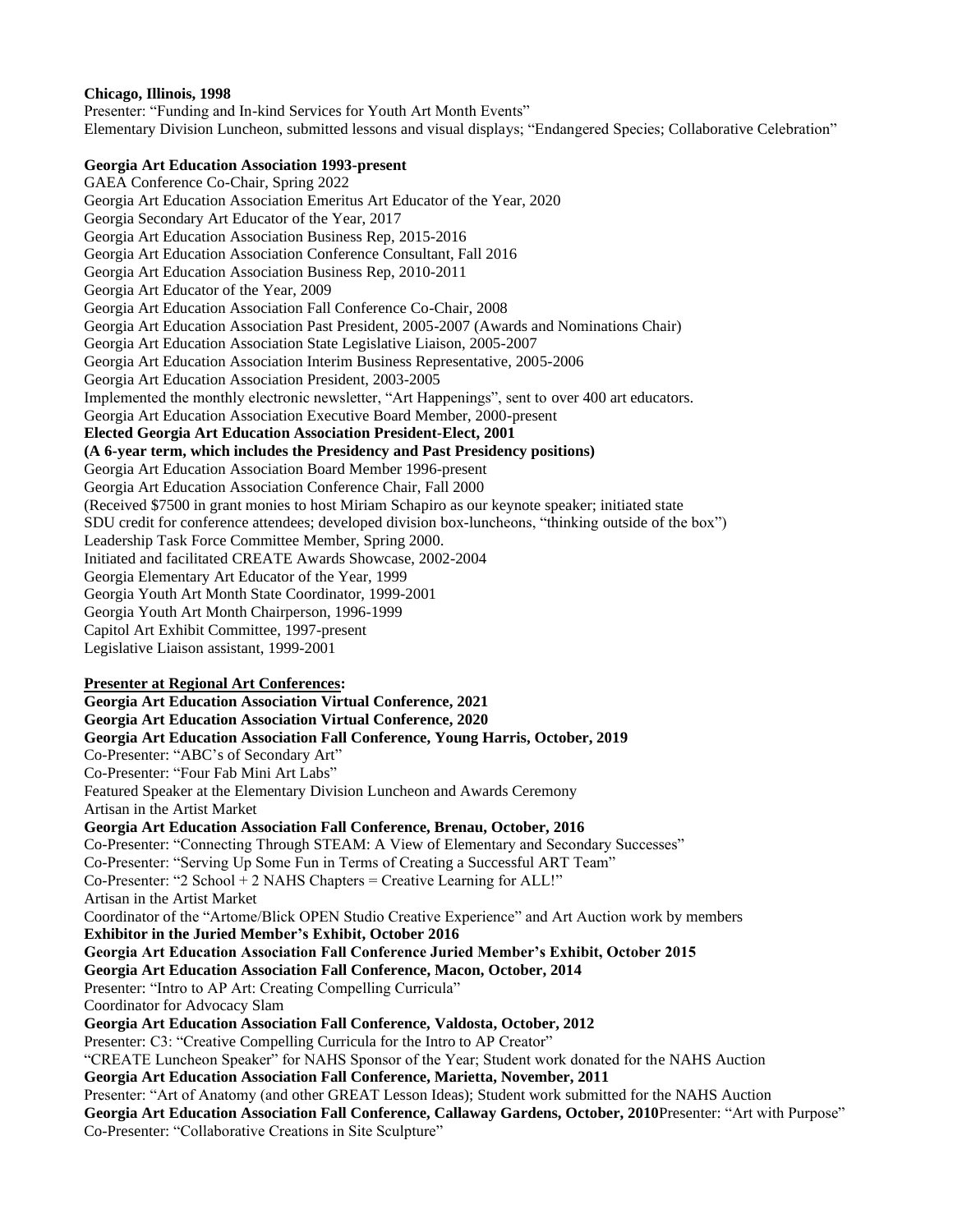**Georgia Art Education Association Fall Conference, Brasstown Ball, November 2009** Presenter: "Croy's Cause: Art with a Purpose" Co-Presenter: "Istanbul Center Art and Essay Competition" **Georgia Art Education Association Fall Conference, Athens, November 2008** Conference Co-Chair **Georgia Art Education Association Spring Conference, St. Simon's, April 2008** Presenter: "International Memory Project" **Georgia Art Education Association Fall Conference, Augusta, October 2007** Presenter: "Narrative Necklaces" Coordinate the Awards Ceremony with interactive group activities and a slate of over 50 state award nominees Coordinate the slate of nominees running for GAEA offices. **Georgia Art Education Association Spring Conference, St. Simon's, April 2007** Presenter: "Creative Collaborations" **Georgia Art Education Association Fall Conference, Valdosta, November 2006** Presenter: "eARTh…it's got ART" Facilitate the Awards Banquet, Art Stars; announcer, brochures and table decorations. **Georgia Art Education Association Spring Conference, St. Simon's, April 2006** Presenter: "Art Exhibit Excitement…The How-To's" **Georgia Art Education Association Fall Conference, Lake Lanier Island, October 2005** Co-Presenter: "Leadership #101" Presenter: "Alpha Art…the ABC's of ART" Presenter: "Shake, Rattle and Roll...with Clay that is!" Facilitate the Saturday Night 30 Year Celebration Speaker at the CREATE Luncheon, "CPR…the Art of Teaching!" **Georgia Art Education Association Spring Conference, St. Simon's, April 2005** Presenter: "CPR…A Passion for Art" **Georgia Art Education Association Fall Conference, Savannah, November 2004** Presenter: "Document Your Doings" Presenter: "Art Detectives…Through Time" **Georgia Art Education Association Spring Conference, St. Simon's Island, April 2004** Presenter: "Narrative Necklaces" **Georgia Art Education Association Fall Conference, Athens, October 2003** Facilitator: "CREATE Awards Ceremony" Co-Presenter: "Creating with Character…Education" Co-Presenter: "I Can See Clearly Now…Transparency Art Methods" Elementary Division Luncheon Speaker, "Opening a Community Art Studio" **Georgia Art Education Association Spring Conference, Jekyll Island, April 2003** Presenter: "The South African ART Adventure" Co-Presenter: "Flowers Are Red, or Are They: Building Children's Self-Esteem through the Arts" **Georgia Art Education Association Fall Conference, Atlanta, November 2002** Facilitator: "CREATE Awards Ceremony" Presenter: "The South African Art Adventure…A Sanford Safari" **Georgia Art Education Association Spring Conference, Jekyll Island, April 2002** Presenter: "Miro Fun…Making and Singing About ART" **Georgia Art Education Association Fall Conference, Augusta, October 2001** Co-Presenter: "Rhythm-ongs, Brain Based Learning, Art History" Presenter: "What ART Means to Me Paper Quilt" Elementary Division Luncheon Speaker, "Let's Face It, You Gotta Have Art" **Georgia Art Education Association Spring Conference, Jekyll Island, 2001** Presenter: "Colorifically…It's Art History with Sanford" **Georgia Art Education Association Fall Conference, Lake Lanier, 2000** Conference Coordinator: planned the largest GAEA Conference to date with over 400 art educators in attendance, obtained \$7500 in grant monies securing 2 keynote speakers, a juried member's exhibit, 5 meal events and SDU credits offered, member created posters, student created logo, "Expressions 2000"! **Georgia Art Education Association Spring Conference, Jekyll Island, 2000** Presenter: "Rhythm-ongs...Teaching Aid for the Elementary Art Educator" **Georgia Art Education Association Conference, Savannah, 1999** Speaker at Youth Art Month Breakfast, hosted Youth Art Month awards and slide presentation Presenter: "Eliminopee and the Alphabet Tree...A Book about Visual Imagery"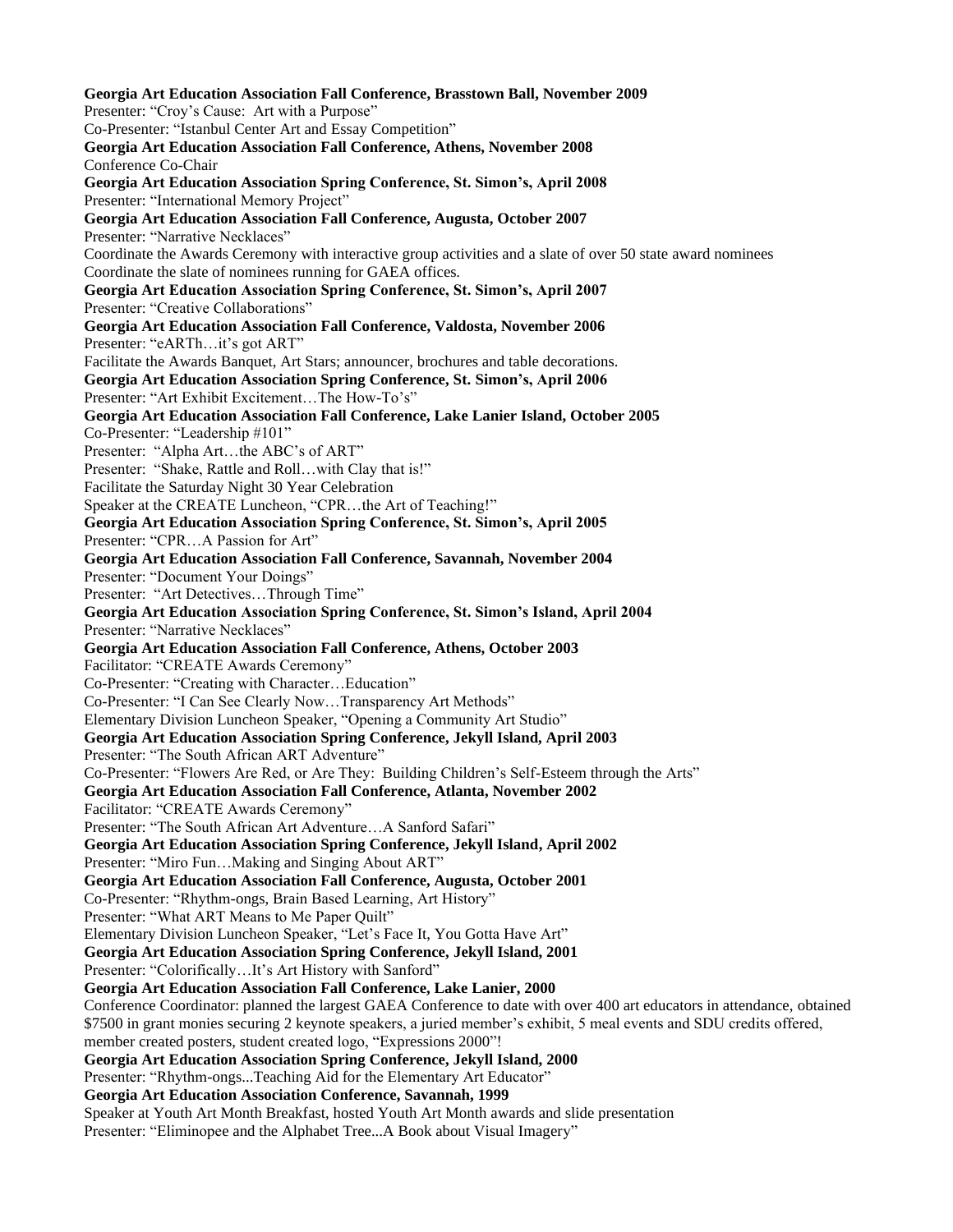Presenter: "Sanford...Mona MEsa's" **Georgia Art Education Association Conference, Columbus, 1998** Hosted Youth Art Month Booth Co-Presenter: "A YAM JAM...Come Learn All You Can" **Georgia Art Education Association Spring Conference, Jekyll Island, 1998** Presenter: "Clay Rattles" **Georgia Art Education Association Conference, Kennesaw, 1997**  Hosted Youth Art Month Booth **Georgia Art Education Association Conference, Macon, 1996**  Hosted Youth Art Month Booth Presenter: "The History of Art at the Elementary Level" **Georgia Art Education Association Conference Participant, Unicoi, 1995**

**KEYNOTE ADDRESSES and ADDITIONAL PRESENTATIONS:**

**Kansas Art Education Association, Keynote Speaker, fall 2022 Arkansas Art Education Association, Keynote Speaker, fall 2021 NASCO Teacher Celebration Day, summer 2019 North Carolina Art Education Association, Keynote Speaker, fall 2018 Lamarque Elementary School, Sarasota, FL – Consultant – December 2017 Pate's Creek Elementary School, Henry County, GA – Visiting Artist – May 2017 Wisconsin Art Education Association, Keynote Speaker, fall 2017** Co-Presenter: "STEAM the West's Way" **South Carolina Art Education Association, Keynote Speaker, fall 2017** Presenter: "The ABC's of Art Education" **Colorado Art Education Association, Keynote Speaker, fall 2015** Presenter: "Summative Assessment Book Making Unit" **Moore College of Art and Design, Philadelphia, PA, Symposium Keynote, November, 2015** Distinguished Alumni Recipient **Illinois Art Education Association, Keynote Speaker, fall 2014 Kentucky Art Education Association, Keynote Speaker, fall 2012 Nebraska / Iowa Art Education Association Joint Conference, Keynote Speaker, fall 2012 Virginia Art Education Association Fall Conference, Featured Speaker, Norfolk, VA, fall 2010** Advocacy Panelist and Breakfast Speaker; sponsored by Square 1 Art **Tennessee Arts Academy, Nashville, TN, Faculty Member, summer 2009** Presenter: "Thematic Art Adventures" **North Carolina Art Education Association Super Session Speaker, Wilmington, NC, fall 2007** Presenter: "Creative Collaborations", Presenter: "CPR: Resuscitating a Love of Learning in the Arts" **Southwest GA RESA art specialist presenter, Pelham, GA** Presenter: "Foundations to a Successful Art Program", winter, 2014; "Art with a Purpose", winter, 2010; "Narrative Necklaces…and Beyond", fall 2008; Presenter, "eARTh…it's got ART", fall, 2007 **Creative Education Conference, presenter, "Gotta Hand it to our Artists", Staunton, VA, fall, 2008 Tennessee Art Education Association Fall Conference Keynote Speaker, Arrowmont, fall 2006 Art Educator's of New Jersey Fall Conference Featured Speaker, October, 2006 Houston County Art Educators, "Museum Mania…Making Mona's", 2004 University of Georgia students, biannually, 1998-2017 Georgia State University students, biannually, 1999-2017 Douglas County Art Educators, "Museum Mania…Making Magic", 2004 Rockdale County Educators, "Museum Mania", 2003 Rockdale County Art Educators, "Sanford…Art History in the Making", 1999 Fayette County Educators, "Interdisciplinary Learning Through the Arts", 1999 Forsyth County Art Educators, "Sanford...Drawing with Dali and DaVinci", 1999 Douglas County Art Educators, "Sanford...Environmental Mural", 1998 Forsyth County Art Educators, "Sanford...Renaissance ARCH your back Angels", 1998 and 1999 Gwinnett County Art Educators, 1998,1999, 2001, 2002, 2007, 2014 with Nasco Guest** 

#### **Pi Lambda Theta International Honor Society Member, 1996-2016**

Panel Member Editor for *Educational Horizons* summer edition 2001 "Student Articles" Recipient of the Janyce Yoshizawa Excellence in Classroom Teaching Award, 2000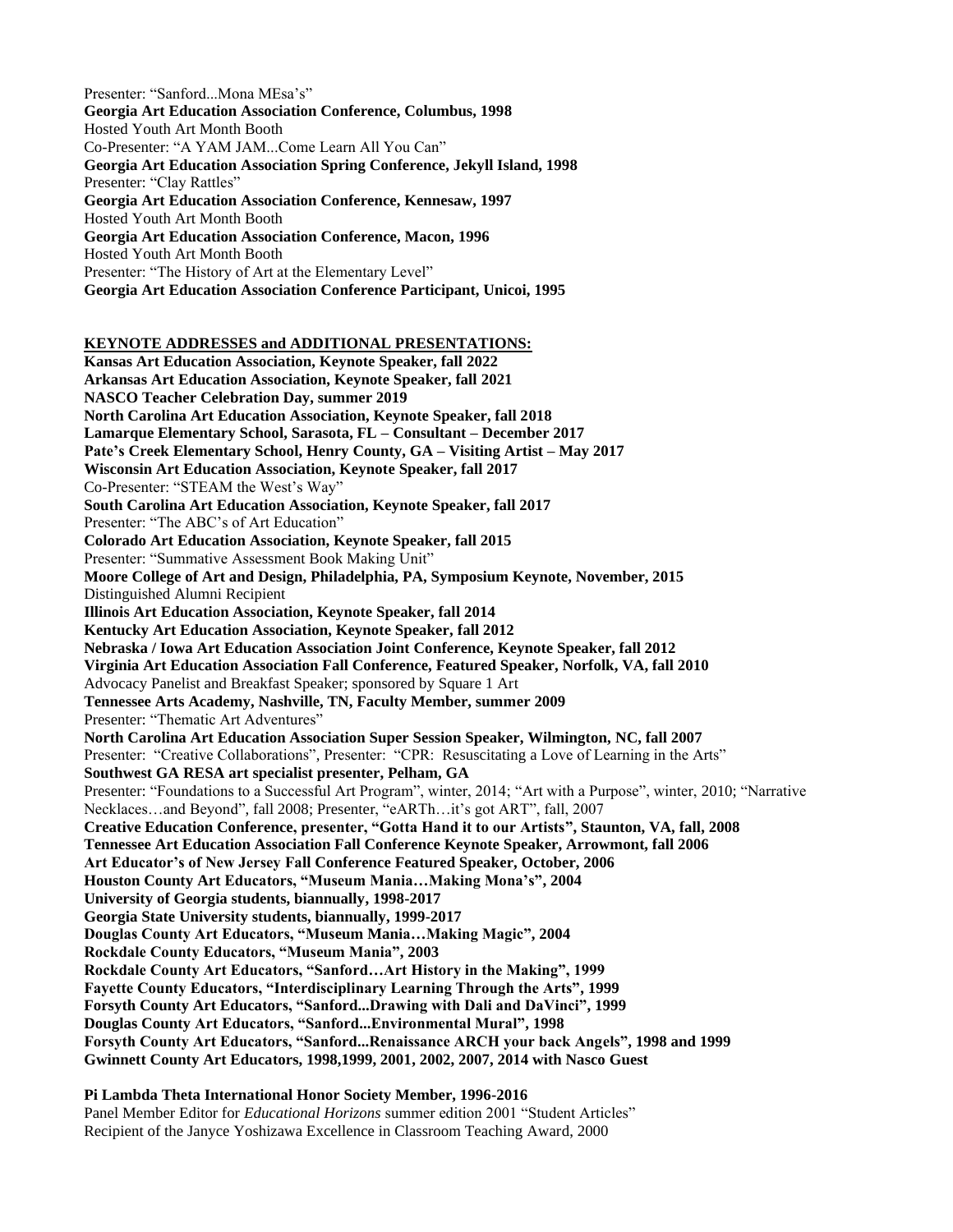Guest Editor and article writer for *Educational Horizons* summer edition 2000 "The ARTS Connections" Presenter at Pi Lambda Theta Biennial Leadership Conference, July 1999 "Teaching the Whole Curriculum Through the Arts" Pi Lambda Theta International Honor Society Vice President Region VIII, 1999-2001. Participant of Pi Lambda Theta Video 2000, Top Educators in the nation

## **Gwinnett County 2005 Teacher of the Year Responsibilities:**

Georgia Teacher of the Year Association Lifetime Member – 2008-present Georgia 2008 Teacher of the Year Selection Committee Member, winter, 2007 and 2008 Achieving Excellence TV series panelist with state superintendent, "The Integration of the Arts", May 2006 State Superintendent Advisory Committee Member, 2005-2006 Inspirational Speech at the 2006 Gwinnett County Teacher of the Year Celebration, November 2005 Level II and Level III 2006 TOTY Panel Judge and Reader, fall 2005 Grand Marshall for the Suwanee Days Parade, September, 2005 Parade Float Judge for Suwanee Days Parade, September, 2005 Wrote the Introduction for the GCPS "Highlighting Excellence" Brochure, spring, 2005 Writer for AJC Gwinnett Extra on Education Tidbits, 2005 TV Host for ArtStage, GCTV show regarding the Tapestry Exhibit, spring 2005, 2006, 2007, 2008, 2009 Spoke at over 30 Kiwanis, Fraternity and Local Business Breakfast and Lunches, 2005-present. Member of the X-FAT Staffing Committee in Gwinnett County, spring, 2005 Featured in 2 Magazine Articles, 2005 Featured in 8 newspaper articles, 2004 -2006

#### **ADDITIONAL ACTIVITIES:**

**Write National Curriculum for Kids R Kids International – Summer 2022, Summer 2019, Summer 2018 Georgia Visual Arts Standards Writing Team – Drawing, Painting, Printmaking – fall 2016 Featured on the GCPSTV for the Tapestry segment, spring 2016 Woodruff Arts Educator Conference Presenter, summer 2014-present GCPS Secondary E-Class Curriculum Writer – Intro Art 2D and 3D – summer, 2014 GCPS Teacher Connection Video Representative for Secondary High School Visual Art, 2013** 4 lessons and video segments created: Art History Learning Stools, Pinspiration Portraits, Visualizing Vocabulary, Bookmaking as a Summative Assessment Tool **GCPS "Focus on Schools" Video Teacher, spring, 2009 (Emmy Award Winning Video) Juror, Barefoot in the Park, Arts Festival, Duluth, GA, spring 2008 Juror, Forsyth County Arts Festival, Cumming, GA, spring 2008 TV Host for ArtStage, GCPSTV show regarding the Tapestry Exhibit, spring 2005-2010 TV Host for Youth Art Month commercial, GCPSTV, spring, 2008 PBS Education committee member, worked on implementing instruction for the "Arts in Every Classroom" video series, July 2004 Georgia Partnership for Excellence in Education, 2002-2007** Board of Directors **Teachers As Leaders, Class of 2001** Elected to Board of Trustees, 2001-2005 **Professional Association of Georgia Educators, 1999-2017 Reflections Judge, 1999-present,** Grayson Elementary, North Gwinnett High School, Rock Springs Elementary, North Gwinnett Middle School, Level Creek Elementary **National Art Honor Society Judge, 1999, 2002-2005 Governor's Honors Judge, 1999, 2002-2004 Atlanta Junior League, 1994-2000** Breakfast with Santa Hostess, Arts and Crafts Committee; Habitat for Humanity **Gwinnett Reading Council, 1997-2002; 2004-2007 Georgia Citizen for the Arts, 1998-2003** Board of Directors, 2001-2003 **High Museum of Art, 1996-present Kappa Delta Sorority, University of South Carolina, 1986, Secretary of Pledge Class, Art Coordinator Moore College of Art and Design Alumnae Association University of South Carolina Alumna Association University of Georgia Alumna Association**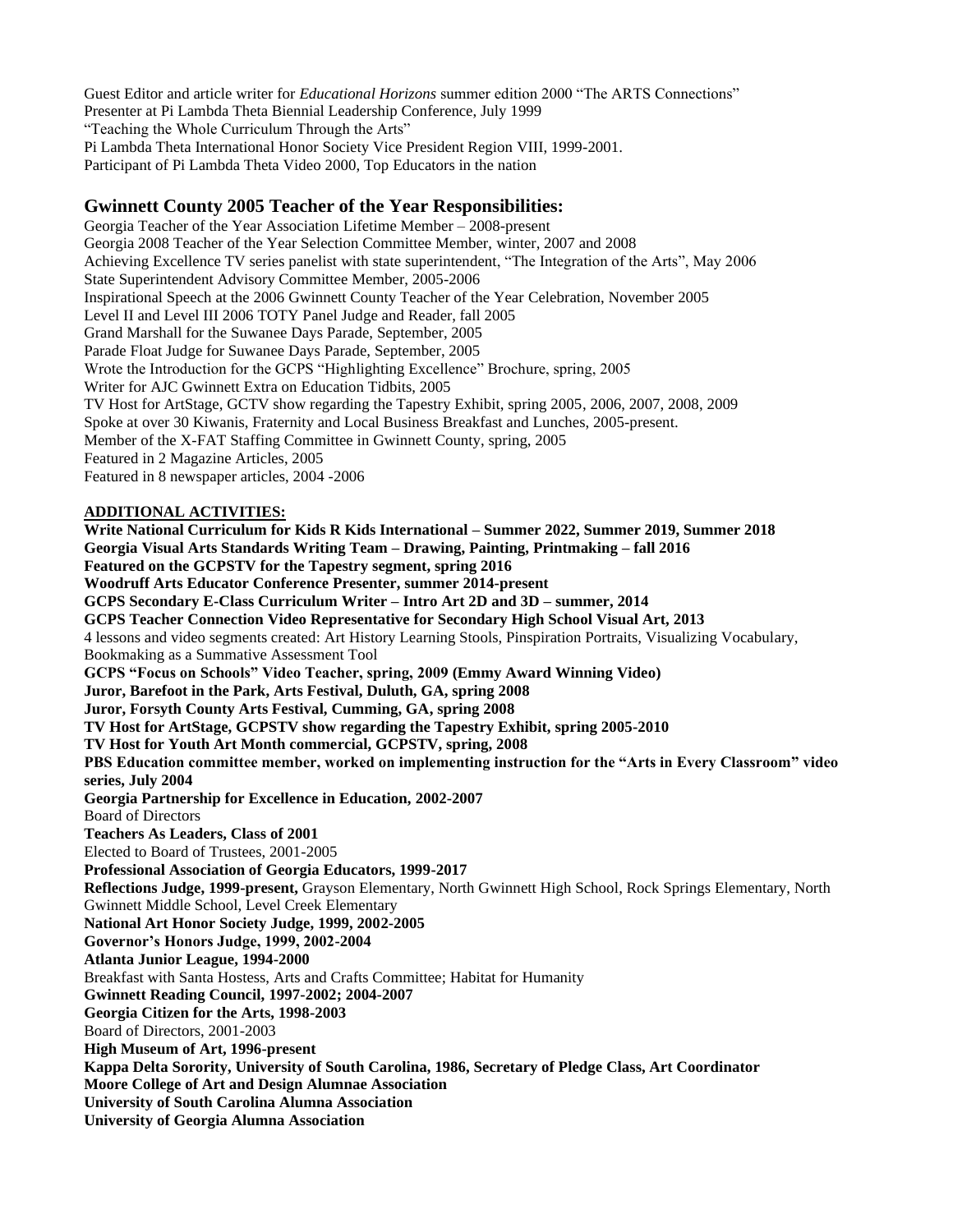## **Additional Leadership Roles and Accomplishments:**

Board Member, Art League of Hilton Head, 2017-present Member of the ALHH Education Committee, appointed 2018; Member of the Development Committee, appointed 2017 Fine Arts Co-Department Chair, North Gwinnett High School, 2007-2017 Visual Art Department Chair and Visual Art Teacher, North Gwinnett High School, 2007-2017 ArtWorks! Gwinnett Fusion Awards – Art Educator of the Year 2013 Marquette Who's Who Among American Women, spring 2008, fall 2010, 2013, 2014, 2015 NAEA Marion Quin Dix Leadership Award Recipient, 2006 Who's Who Among America's Teachers, spring, 2005 and winter, 2006, spring 2009, 2014 NAEA National Elementary Art Educator of the Year, 2005 Georgia Teacher of the Year Top 10 Finalist, winter 2005 Gwinnett County Teacher of the Year, fall 2004 Gwinnett County Elementary Teacher of the Year, fall 2004 National Board Certified Teacher, November 2003 Selected as a Teachers As Leaders participant, Gwinnett County, 2000-2001 Elected to Board of Trustees of Teachers As Leaders, 2001-2006 NBPTS Pilot Program Participant for Elementary Art Portfolio, 2000 GAEA Task Force Committee Member, Spring 2000 GAEA Leadership Meeting Participant, 1999 People Magazine Milk Mustache Atlanta Winner, 1999 (Theme: Georgia Art Educator's Drink Milk) Featured in 48 newspaper articles, 1994-present Teacher of the Year Runner Up, Sugar Hill Elementary School, 1997-1998 Odyssey of the Minds Judge, 1997-1998 Odyssey of the Minds Coach, State Runner Up, 1996 Odyssey of the Minds Coach, Regional Winners, 1995 Sally Mae First Year Teaching Award Nominee and Finalist, 1994 Began an Art Program at De La Salle in Towne, Philadelphia, summer 1992

## **Publications and Exhibits:**

75 Articles with the Art of Education University – online articles mentoring art educators "Recycled Memories" – One Woman Art Exhibit, Hilton Head Library, December / January 2019 Art League of Hilton Head, monthly visual art exhibitor, 2018 - present Arts and Activities, Secondary Intro 3D Curricula Series, 2018-2019 The Art of Education – Writer – publish 3 on-line monthly articles, June 2017 – June 2019 Arts and Activities, Secondary Advanced AP Yearlong Curricula Series, 2017-2018 Art League of Hilton Head – exhibiting artist, January 2018 Arts and Activities, Secondary Art II Yearlong Curricula Series, 2016-2017 GAEA Member's Exhibit – Brenau University – 3 works accepted into juried show, October 2016 Arts and Activities, Secondary Intro Art Yearlong Curricula Series, 2015-2016 Moore College of Art and Design, Philadelphia, PA, work accepted into the Alumna Exhibit, June 2016 GAEA Member's Exhibit – Columbus, GA – 2 works accepted into juried show, October 2015 Art of the Affair – Art Selected for Auction to help fund the Jerusalem House, spring 2015-present International Journal of Education and the Arts, "An Art-spiration-Elliot Eisner", winter 2014 Arts and Activities, Figure Study Fridays, April 2014 North Gwinnett Arts League Exhibit, 2011 – present Atlanta Art Institute Teacher Appreciation Juried Show, 2007-present Arts and Activities contributing editor, fall 2009-present School Arts Magazine, "Pecha Kucha" article, winter, 2011 School Arts Magazine, Teacher / Student Feature, April, 2010 Arts and Activities, Tried and True Tips contributing author, 2010 - present Emphasis Art,  $9<sup>th</sup>$  Edition, contributing author, winter 2008 Arts and Activities yearlong contributing author, Theme-Based "Alpha Art…ABC's of ART" lessons, complete with web based lessons and extensions, 2009-2010 school year. Arts and Activities yearlong contributing author, Theme-Based "eARTh…it's got ART" lessons, complete with web based lessons and extensions, 2007-2008 school year. Art Connections, contributing author, fall 2006 Skutt Kiln National Magazine Ad, featured in over 5 publications for 6 month duration, 2005-2006. Arts and Activities Magazine, published article, "If We Build It They Will Come…A Renaissance Installation", January 2006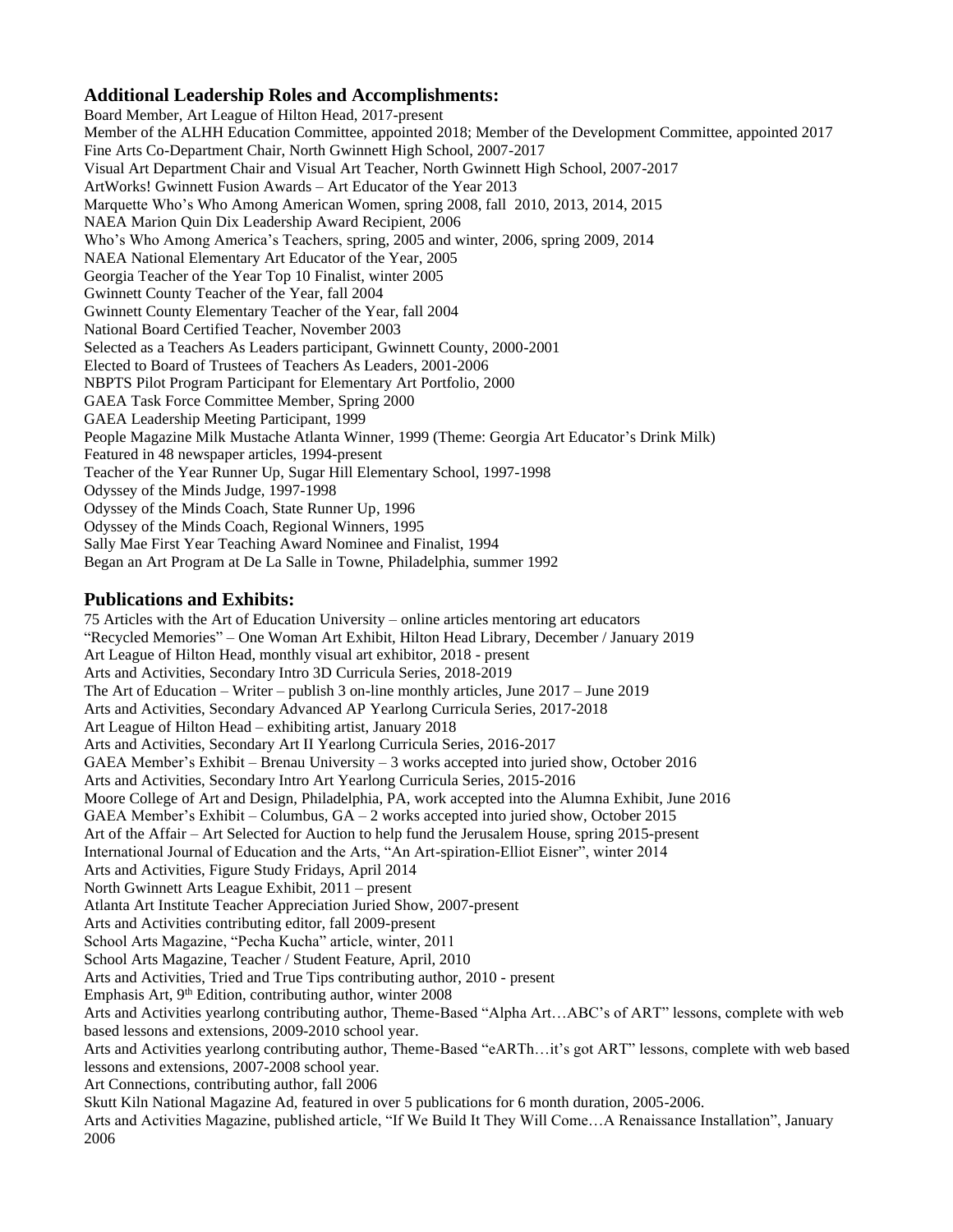High Museum of Art Lesson Plan writer and presenter, summer 2004, "Mondrian" and "Signac" to correlate with the Van Gogh to Mondrian: Modern Art from the Kroller Muller Museum exhibit during fall 2004. High Museum of Art Lesson Plan writer and presenter, summer 2003, "Verrochio…Art Restored" to correlate with the exhibition of "David, Restored". High Museum of Art Lesson Plan writer and presenter, summer 2002, "All Aboard…Monet's Imaginary Trains" to correlate with the Musee D'Orsay exhibit. Morris Museum of Art, edited 10 lesson plans to correlate with their permanent collection, summer 2002 Presenter, Morris Museum of Art, "Telling Tales: Narrative in Southern Art, summer 2002. Created art work for the Moore College of Art and Design Alumna Deck of Cards, designed the 4 of diamonds, October 2002. Art and Activities Magazine, published article, "Youth Art Month…Piecing It Together with a 27' x 7' Tile Mural Wall, created by 1200 students", March, 2003. Teacher Feature, Egyptian Masks and Illuminated Manuscripts lessons published for Sanford's Art Education Newsletter, Summer 2001 National Art Education Association Electronic Gallery exhibitor, New York City, 2001 GAEA Collage, President "Art Happenings" Column, Spring 2004, 2005 Fall 2004. GAEA Collage, President-Elect Column, Spring 2002, 2003, Fall 2002, 2003 GAEA Collage, Student Reporter Articles, Spring 2001, Fall 2001 and Spring 2005. GAEA Governor's Juried Exhibit participant, 1998-2002 GAEA Juried Member's Exhibit participant, 1999-present Pi Lambda Theta Horizons Publication Summer 2000, Guest Editor, published "An Arts Education: A Necessary Component to Building the Whole Child" National Art Education Association Electronic Gallery exhibitor, Juror's Choice, Los Angeles, CA, 2000 Co-authored, "Rhythm-ongs...a brain-based approach for teaching art", 2000 Authored "Eliminopee and the Alphabet Tree...A Book on Visual Imagery", 2000 Sanford "Time for Lessons" Brochure, Mona Mesa's, Spring 2000 Davis Publications, "Computer Art" by Deborah Greh, contributing author, 1999 Sanford "School Tools" Brochure, created 6 lesson plans and visuals, Fall 1999 Teacher Feature, Negative/Positive lesson published for Sanford's Art Education Newsletter, Fall 1999 School Arts Magazine: Endangered Species Unit Schools Arts Magazine Clip Card: 20th Century Birdhouses Featured in "100 Reasons to be Proud of Gwinnett County Schools" #22 "Baby and Hands" limited edition piece created for Sugar Hill Elementary School Exhibit student artwork across the state of Georgia, 1994-present Represented at the following galleries: "Atelier" and "J.Reid Gallery", Buford, Georgia, "Matilda's", Alpharetta, Georgia Moore College of Art and Design Alumnae Quilt 1997 Capitol Gallery Art Exhibit, Office of the Governor, 1997, 1998, 1999, 2000, 2001 Moultrie Art Center Traveling Exhibit, 1999 Sugar Hill Elementary Quilt 1996 Joel's Local Art Exhibit, Lawrenceville, Georgia, June 1997 Moore College of Art and Design Alumnae Art Quilt Exhibition, Philadelphia, PA Tapestry Art Exhibit Teacher Exhibit, Gwinnett County, 1996, 1997 **Awards:** National Emeritus Art Educator of the Year, 2021 Georgia Emeritus Art Educator of the Year, 2020 National Southeastern Secondary Art Educator of the Year, 2017 Helen Fleming Stone Distinguished Service Honoree (first ever) – GAEA / NAHS Conference, 2017 Georgia Secondary Art Educator of the Year, 2016 Moore College of Art and Design Distinguished Alumni Recipient, June 2016 AHSAE Award Recipient: Best Art Department, winter 2014 ArtWorks! Gwinnett Fusion Award Recipient – Art Educator of the Year 2013 National NAHS Sponsor of the Year 2012

State Youth Art Month Honorary Art Educator of the Year, 2011

Woodruff Arts Leadership Honoree, 2009

Georgia Art Educator of the Year 2009

11Alive "Class Act" Teacher Award with NGHS Visual Art Team, winter 2008

NAEA Marion Quin Dix Leadership Award Recipient, 2006

Nominated Disney Teacher of the Year 2003, 2004 and 2006; selected as Disney Top 100 semi-finalist, 2006